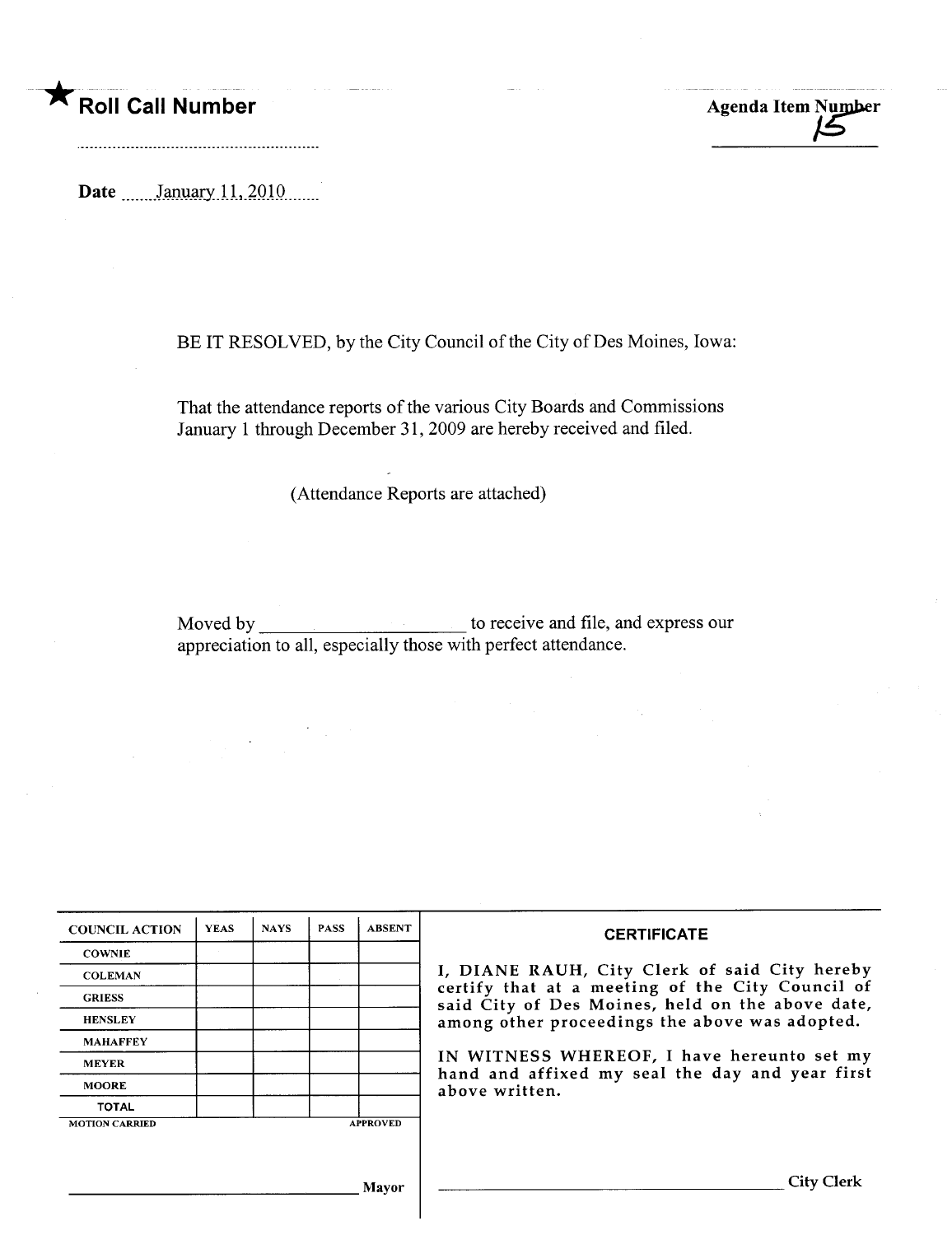| ACCESS ADVISORY BOARI<br>Attendance Report 2009<br>11Meetings/year |
|--------------------------------------------------------------------|
|--------------------------------------------------------------------|

| Total          | Absences                                                                                                       | $\overline{\mathbf{C}}$ | ΙŐ,               | 4                      |             | Õ             | C           |               |                       |                 | Ñ                                  |                |  |  |
|----------------|----------------------------------------------------------------------------------------------------------------|-------------------------|-------------------|------------------------|-------------|---------------|-------------|---------------|-----------------------|-----------------|------------------------------------|----------------|--|--|
| ρ<br>Σ<br>Σ    |                                                                                                                |                         |                   |                        |             |               |             |               |                       |                 |                                    |                |  |  |
|                | $\frac{5}{2}$ $\approx$ $\times$                                                                               |                         |                   | $\times$               |             | $\times$      |             |               |                       |                 |                                    |                |  |  |
|                | ភូ $\frac{1}{2}$ ន                                                                                             |                         |                   |                        |             | $\times$      |             |               |                       |                 |                                    |                |  |  |
| $rac{16}{16}$  |                                                                                                                |                         | $\times$ $\times$ |                        |             | $\times$      |             |               |                       |                 |                                    |                |  |  |
| <b>Aug</b>     |                                                                                                                |                         |                   |                        | $\times$    |               |             |               |                       |                 |                                    |                |  |  |
| $\frac{1}{15}$ |                                                                                                                |                         | $\times$          |                        |             |               |             |               |                       |                 |                                    |                |  |  |
|                | $\begin{array}{c c} \n\text{J} & \text{if} & \text{if} \\ \n\text{J} & \text{if} & \text{if} \\ \n\end{array}$ |                         | $\times \times$   |                        |             |               |             |               |                       |                 |                                    |                |  |  |
|                | $\frac{92}{5}$                                                                                                 |                         | $\times$          |                        |             | $\times$      |             |               |                       |                 |                                    |                |  |  |
| No<br>Quorum   |                                                                                                                |                         | $\times$          |                        |             | $\times$      |             |               |                       |                 |                                    | $\times$       |  |  |
| Σ              | $\frac{1}{\overline{a}} \infty$                                                                                |                         |                   |                        |             |               |             |               |                       |                 |                                    |                |  |  |
| Feb            | $\frac{8}{1}$                                                                                                  |                         |                   |                        |             |               |             |               | ×                     |                 |                                    |                |  |  |
| Jan            | $\overline{2}$                                                                                                 |                         |                   |                        |             |               |             |               |                       |                 | ×                                  |                |  |  |
|                | Name                                                                                                           | Bell, Michael           | Dennis, Brian     | Dimery-Bragg, Penelope | Lettow, Jay | Jeppesen, Bob | McGee, Mary | Noblin, James | Oberbroeckling, Steve | Sacco, Michelle | Stanley, Mark<br>Welch, T. Anthony | Young, Michael |  |  |

X = Absent<br>S = Special Meeting

# Please delete this section if it is not used

Penelope Dimery-Bragg appointed Feb. 23, 2009.<br>Jay Lettow appointed March 2009<br>Michelle Sacco appointed August 24, 2009 Notes:

Board does not meet in December

 $\bar{\mathcal{S}}$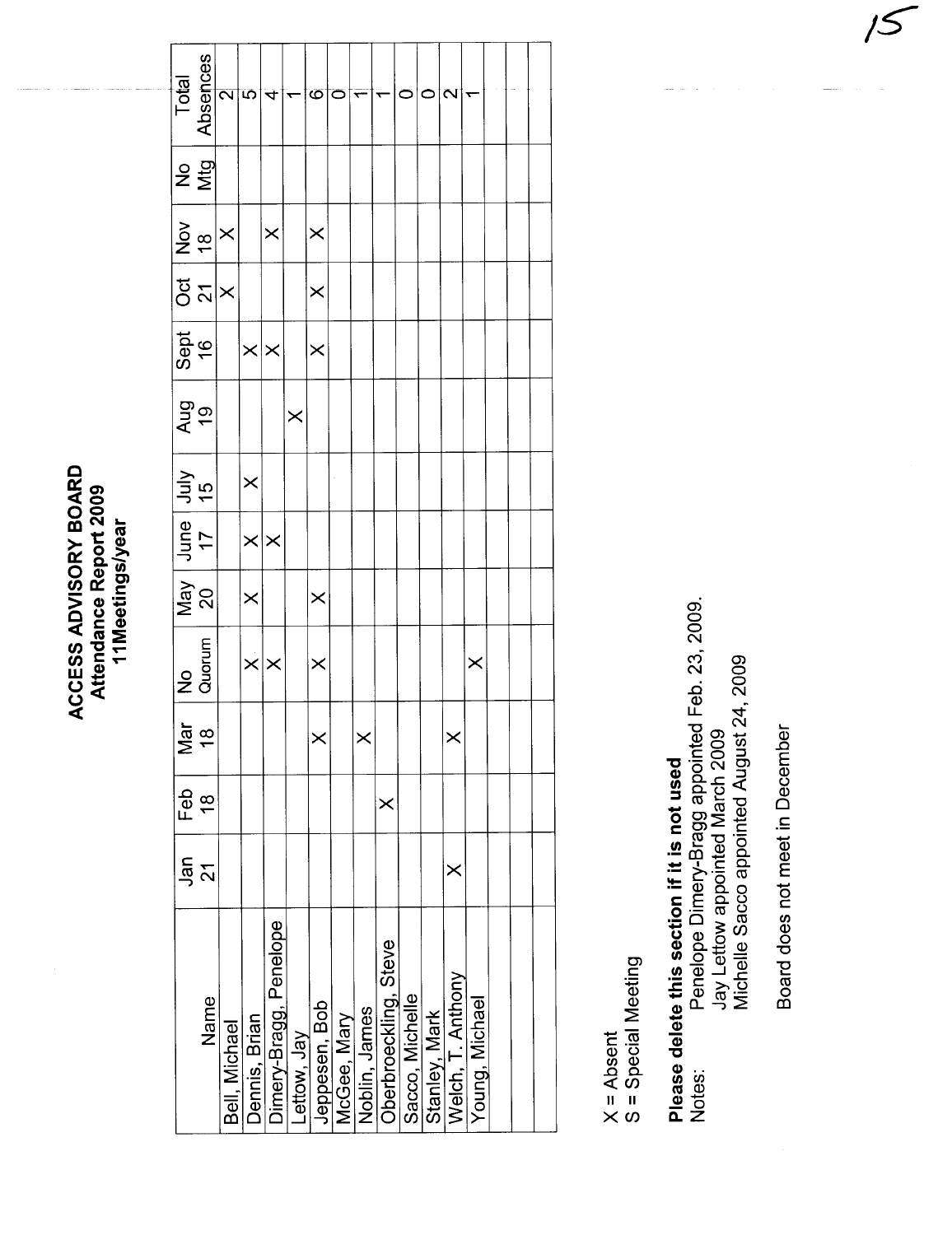| Des Moines International Airport Board<br>Attendance Report 2009<br>12 Meetings/year |
|--------------------------------------------------------------------------------------|
|--------------------------------------------------------------------------------------|

| $rac{1}{\sqrt{2}}$   | Feb Mar April<br>3 3 7 | $\geq$   | May June July Aug Sept Oct Nov Dec 1<br>5 2 7 4 8 6 3<br>X |          |  |  | Total<br>Absences       |  |
|----------------------|------------------------|----------|------------------------------------------------------------|----------|--|--|-------------------------|--|
|                      |                        |          |                                                            |          |  |  |                         |  |
|                      |                        |          |                                                            |          |  |  | $\overline{\mathsf{N}}$ |  |
|                      |                        |          | $\times$                                                   |          |  |  |                         |  |
|                      |                        |          |                                                            |          |  |  |                         |  |
| $\times$<br>$\times$ |                        |          |                                                            |          |  |  | $\mathbf{\Omega}$       |  |
|                      |                        | $\times$ |                                                            | $\times$ |  |  | $\mathbf{\Omega}$       |  |
|                      |                        |          |                                                            |          |  |  |                         |  |
|                      |                        |          | $\times$                                                   |          |  |  |                         |  |
|                      |                        |          |                                                            |          |  |  |                         |  |
|                      |                        |          |                                                            |          |  |  |                         |  |
|                      |                        |          |                                                            |          |  |  |                         |  |
|                      |                        |          |                                                            |          |  |  |                         |  |
|                      |                        |          |                                                            |          |  |  |                         |  |
|                      |                        |          |                                                            |          |  |  |                         |  |
|                      |                        |          |                                                            |          |  |  |                         |  |
|                      |                        |          |                                                            |          |  |  |                         |  |
|                      |                        |          |                                                            |          |  |  |                         |  |

 $\Bigg)$ 

X = Absent<br>S = Special Meeting

 $\overline{\phantom{a}}$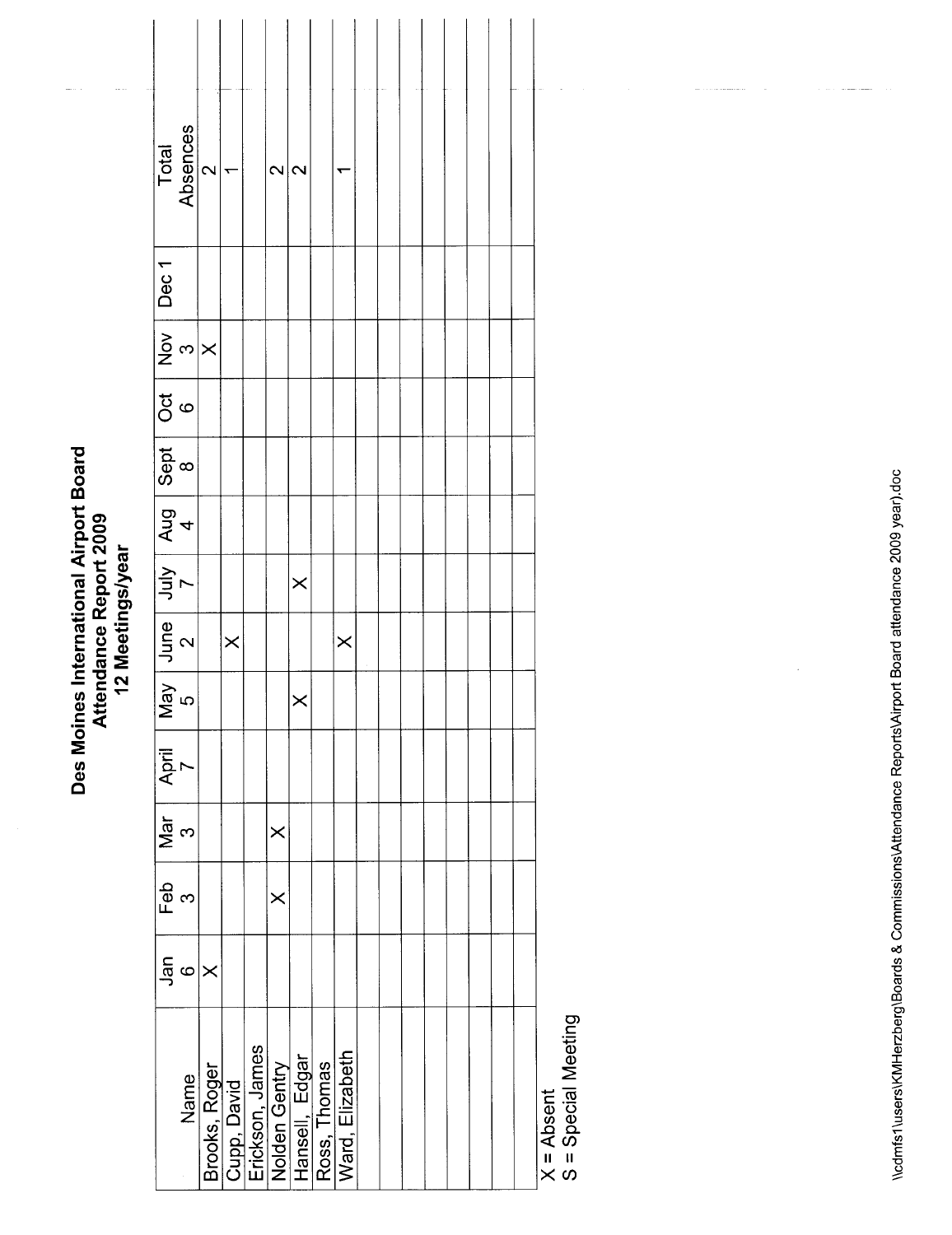## Building and Fire Code Board of Appeals<br>Attendance Report 2009<br>12 Meetings/year

| Total                          | Absences |                |                                  |          |               |               |                 | ယ               | က          |              | $\scriptstyle\sim$ |                   | ົ            |           |  |
|--------------------------------|----------|----------------|----------------------------------|----------|---------------|---------------|-----------------|-----------------|------------|--------------|--------------------|-------------------|--------------|-----------|--|
| <b>Dec</b>                     |          |                |                                  |          |               |               |                 |                 |            |              |                    |                   |              |           |  |
| $\overline{2}$                 |          |                |                                  |          |               |               |                 |                 |            |              |                    |                   |              |           |  |
| $\overline{C}$                 |          |                |                                  | $\times$ | $\times$      |               |                 | $\times$        | ×          |              |                    |                   | $\times$     | $\times$  |  |
|                                |          |                |                                  |          |               |               |                 | $\times$        | ×          |              | $\times$           |                   |              |           |  |
| April May June July Aug Sept   |          |                |                                  |          |               |               |                 |                 |            |              |                    |                   |              |           |  |
|                                |          |                | ×                                |          |               | ×             |                 | $\times$        |            |              | $\times$           | $\times$          |              |           |  |
|                                |          |                |                                  |          |               |               |                 |                 |            |              |                    |                   |              |           |  |
|                                |          |                |                                  |          |               |               |                 |                 |            |              |                    |                   |              |           |  |
|                                |          |                |                                  |          |               |               |                 |                 |            |              |                    |                   |              |           |  |
| $\overline{\overline{a}}$<br>2 |          |                |                                  |          |               |               |                 | $\times$        | ×          |              |                    |                   |              |           |  |
| Feb                            |          |                |                                  |          |               |               |                 |                 |            |              |                    |                   |              |           |  |
| Jan                            |          |                |                                  |          |               |               |                 | ×               |            | ×            |                    |                   | ×            |           |  |
|                                | Name     | Linn, Marshall | Edgington, Gary<br>De Bolt, Dale |          | Shivvers, Mel | Tinker, Randy | Caldbeck, Garry | Oltrogge, Susan | Ward, Marc | Thyberg, Jon | Layland, Chad      | Mendenhall, Marty | Miller, Dave | Puck, Don |  |

X = Absent<br>S = Special Meeting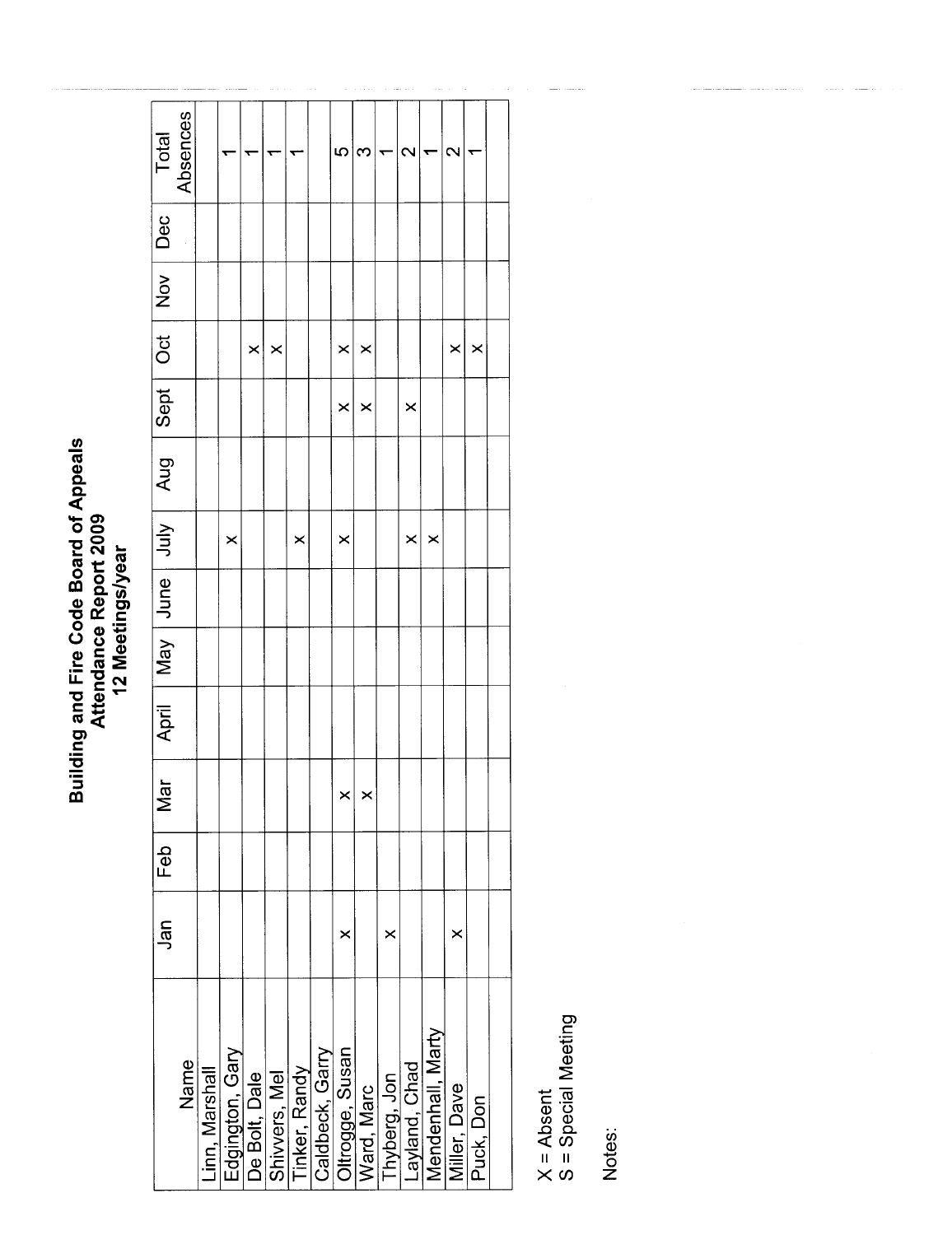### Citizen Odor Board<br>Attendance Report 2009

 $\overline{\phantom{a}}$ 

| Total<br>Absences        |      |                   |   |                                                      |  |                              |            |                |                   |  |  |  |
|--------------------------|------|-------------------|---|------------------------------------------------------|--|------------------------------|------------|----------------|-------------------|--|--|--|
|                          |      |                   |   |                                                      |  |                              |            |                |                   |  |  |  |
| Sept   Oct   Nov   Dec   |      |                   |   |                                                      |  |                              |            |                |                   |  |  |  |
|                          |      |                   | × |                                                      |  |                              |            |                |                   |  |  |  |
|                          |      |                   |   |                                                      |  |                              |            |                |                   |  |  |  |
| April   May   July   Aug |      |                   |   |                                                      |  |                              |            |                |                   |  |  |  |
|                          |      |                   |   |                                                      |  |                              |            |                |                   |  |  |  |
|                          |      |                   |   |                                                      |  |                              |            |                |                   |  |  |  |
|                          |      |                   |   |                                                      |  |                              |            |                |                   |  |  |  |
|                          |      |                   |   |                                                      |  |                              |            |                |                   |  |  |  |
| Σă                       |      |                   |   |                                                      |  |                              |            |                |                   |  |  |  |
| Feb                      |      |                   |   |                                                      |  |                              |            |                |                   |  |  |  |
| Jan                      |      |                   |   |                                                      |  |                              |            |                |                   |  |  |  |
|                          | Name | Burgess, Marjorie |   | Fisher, Marilyn<br>Isaacson, Dusty<br>Isaacson, Judi |  | Mehl, Carolyn<br>Mehl, Keith | Miles, Ida | Sargent, Scott | Talarico, Charles |  |  |  |

X = Absent<br>S = Special Meeting

Notes:

 $\frac{1}{2} \left( \frac{1}{2} \left( \frac{1}{2} \left( \frac{1}{2} \left( \frac{1}{2} \left( \frac{1}{2} \left( \frac{1}{2} \left( \frac{1}{2} \left( \frac{1}{2} \left( \frac{1}{2} \right) \right) - \frac{1}{2} \left( \frac{1}{2} \left( \frac{1}{2} \left( \frac{1}{2} \right) \right) - \frac{1}{2} \left( \frac{1}{2} \left( \frac{1}{2} \left( \frac{1}{2} \right) \right) - \frac{1}{2} \left( \frac{1}{2} \left( \frac{1}{2} \$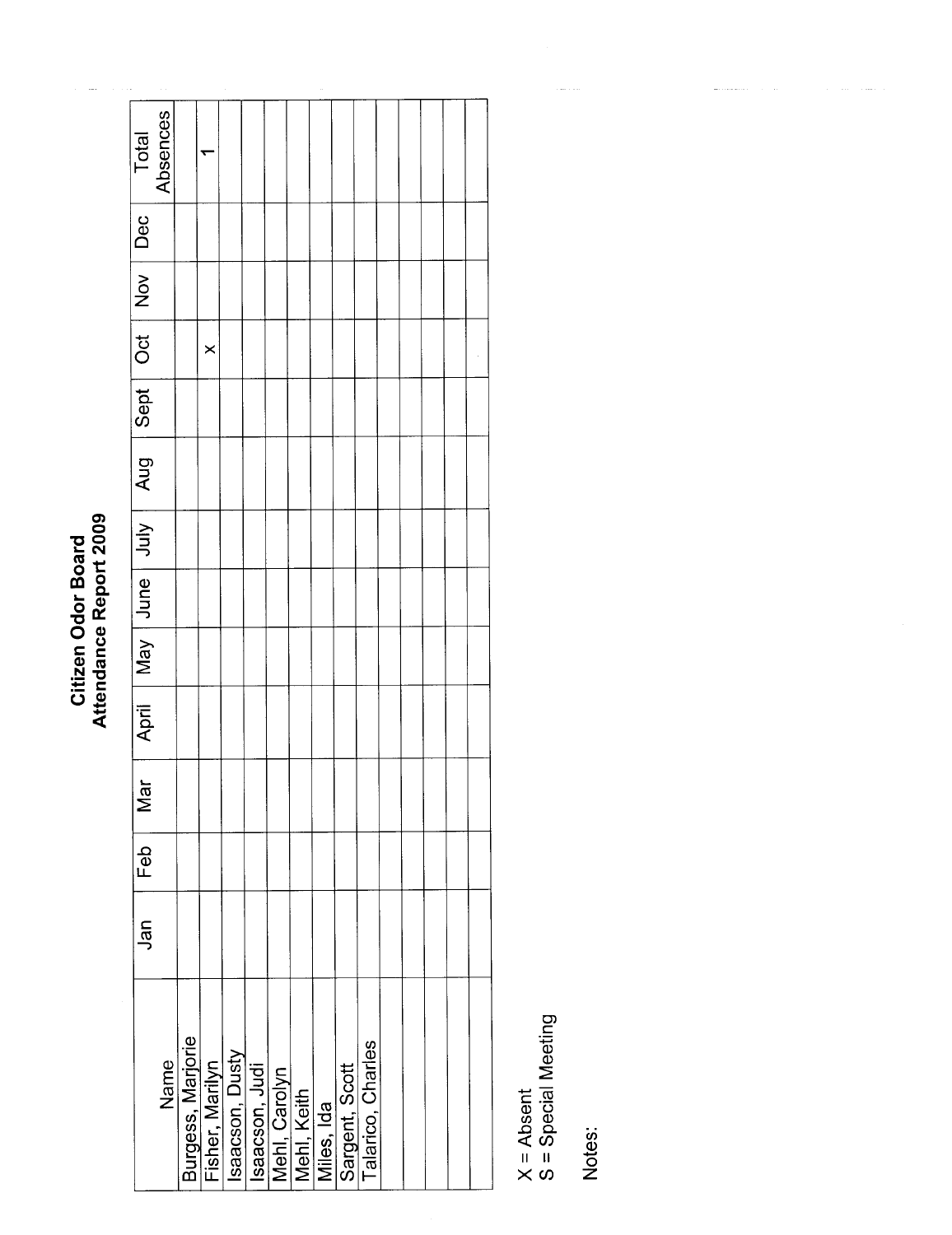Civil Service Commission<br>Attendance Report 2009<br>24 Meetings Per Year<br>January - December Civil Service Commission Attendance Report 2009 24 Meetings Per Year January - December

| Dec Absence    | Total                    | ıΩ                  | $\mathsf{\alpha}$ | ₹               | $\mathrel{\sim}$ | ഥ                           | 4                       |               |  |  |  |  |  |
|----------------|--------------------------|---------------------|-------------------|-----------------|------------------|-----------------------------|-------------------------|---------------|--|--|--|--|--|
|                |                          |                     |                   |                 |                  |                             |                         |               |  |  |  |  |  |
|                | $ 1 $ 15                 |                     |                   |                 |                  |                             |                         |               |  |  |  |  |  |
|                |                          |                     |                   |                 |                  |                             |                         |               |  |  |  |  |  |
| $\frac{1}{2}$  |                          | $\times$            |                   |                 |                  | $\times$                    |                         |               |  |  |  |  |  |
|                | 1   15   6   20   3   17 |                     |                   |                 |                  |                             |                         |               |  |  |  |  |  |
|                |                          |                     |                   |                 |                  |                             |                         |               |  |  |  |  |  |
| Sept Oct       |                          |                     |                   |                 |                  |                             |                         |               |  |  |  |  |  |
|                |                          |                     | $\times$          |                 |                  |                             |                         |               |  |  |  |  |  |
|                | 4   18                   |                     |                   |                 |                  |                             |                         |               |  |  |  |  |  |
|                |                          |                     |                   |                 | $\times$         |                             |                         |               |  |  |  |  |  |
| June viuly Aug | 2   16   7   21          |                     | $\times$          |                 |                  | $\times$                    |                         |               |  |  |  |  |  |
|                |                          |                     |                   |                 | $\times$         |                             | $\times$                |               |  |  |  |  |  |
|                |                          |                     |                   |                 |                  |                             | $\times$                |               |  |  |  |  |  |
|                |                          |                     |                   |                 |                  |                             | $\overline{\mathsf{x}}$ |               |  |  |  |  |  |
|                |                          |                     |                   |                 |                  |                             |                         |               |  |  |  |  |  |
|                |                          |                     |                   |                 |                  | $\times$<br>$\times$        |                         |               |  |  |  |  |  |
| April May      | 7   21   5   19          | $\times$   $\times$ |                   |                 |                  |                             |                         |               |  |  |  |  |  |
|                |                          |                     |                   |                 |                  | $\times$                    |                         |               |  |  |  |  |  |
| Mar<br>        | $\frac{1}{24}$           |                     |                   |                 |                  |                             |                         |               |  |  |  |  |  |
|                | $\frac{1}{3}$            |                     |                   |                 |                  |                             |                         |               |  |  |  |  |  |
|                | 3   17                   | $\times$            |                   |                 |                  |                             |                         |               |  |  |  |  |  |
|                |                          |                     |                   | $\times$        |                  |                             | $\times$                |               |  |  |  |  |  |
| Jan Feb        | $6 20*$                  |                     |                   |                 |                  |                             |                         |               |  |  |  |  |  |
|                |                          |                     |                   |                 |                  |                             |                         |               |  |  |  |  |  |
|                |                          |                     |                   |                 |                  |                             |                         |               |  |  |  |  |  |
|                |                          |                     |                   |                 |                  |                             |                         |               |  |  |  |  |  |
| Date:          |                          |                     |                   |                 |                  |                             |                         |               |  |  |  |  |  |
|                |                          |                     |                   |                 |                  |                             |                         |               |  |  |  |  |  |
|                | <b>Member Name</b>       | Brooks, John A      | Campos, Mary      | Graham, Wayne** |                  | Hall, Jeff<br>Quinn, Joseph | Carter-Lewis, Linda     | Rounds, Peter |  |  |  |  |  |
|                |                          |                     |                   |                 |                  |                             |                         |               |  |  |  |  |  |

 $\mathbb{Z}^2$ 

ł,

à,

S = Special Meeting

X = Absent<br>S = Special Meeting<br>\* = Meeting Cancelled \* = Meeting Cancelled

NOTES: \*\* Wayne Graham resigned from Commission NOTES: \*\* Wayne Graham resigned from Commission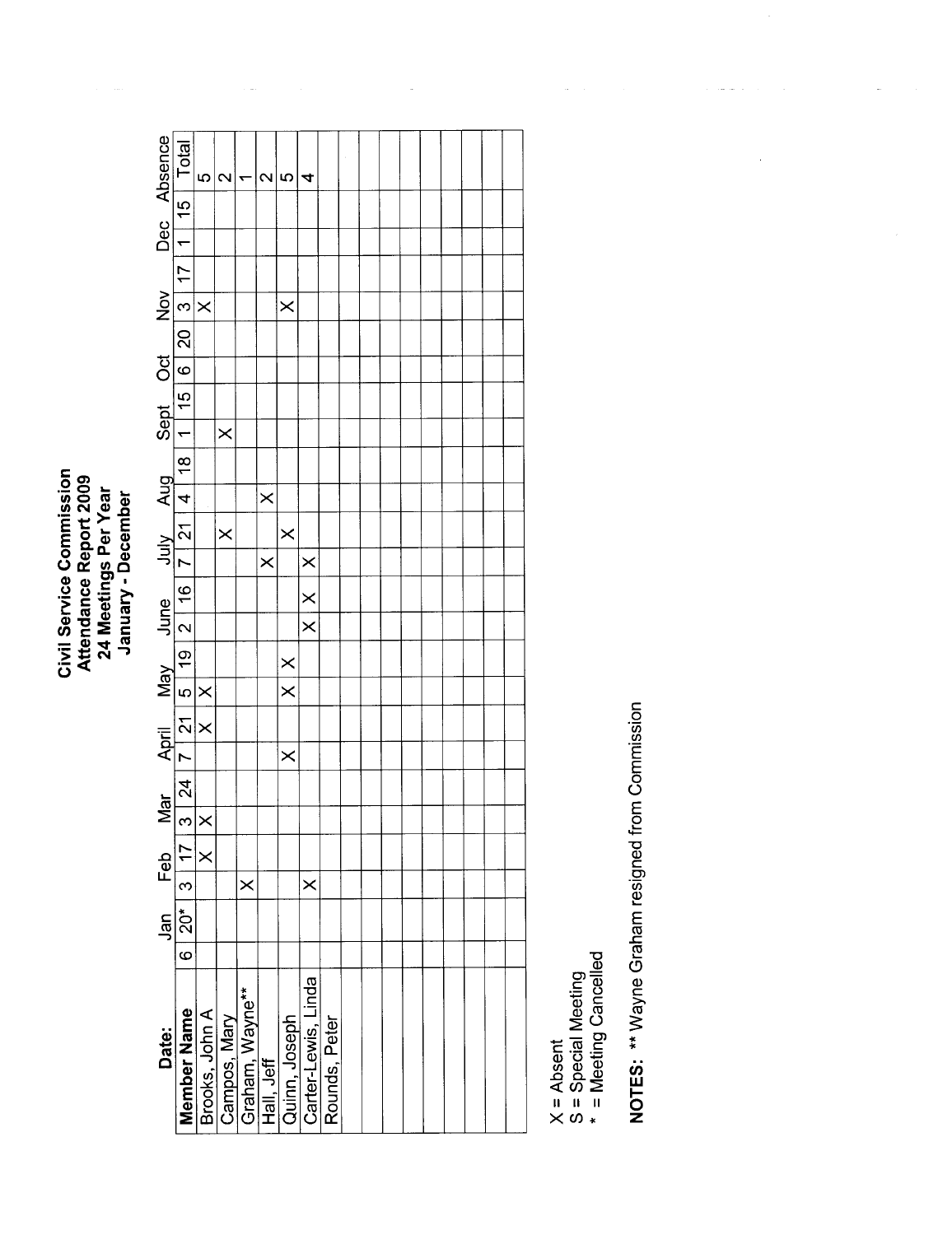### Des Moines Music Commission<br>Attendance Report 2009<br>12 Meetings/year Des Moines Music Commission Attendance Report 2009 12 Meetings/year

| Total                                        | Absences | $\overline{r}$ |              |                      | Ω         | 4               |                       |                 |             |  |  |  |
|----------------------------------------------|----------|----------------|--------------|----------------------|-----------|-----------------|-----------------------|-----------------|-------------|--|--|--|
|                                              |          |                |              |                      |           |                 |                       |                 |             |  |  |  |
|                                              |          |                |              |                      |           |                 |                       |                 |             |  |  |  |
|                                              |          |                |              |                      | $\times$  |                 |                       |                 |             |  |  |  |
|                                              |          |                |              |                      | $\times$  | ×               |                       |                 |             |  |  |  |
| April   May   June   Juny   Aug   Sept   Dec |          |                |              |                      | $\times$  | ×               |                       |                 |             |  |  |  |
|                                              |          | $\times$       |              |                      |           | $\times$        |                       |                 |             |  |  |  |
|                                              |          |                |              |                      |           |                 |                       |                 |             |  |  |  |
|                                              |          | $\times$       |              |                      |           |                 |                       |                 |             |  |  |  |
|                                              |          | $\times$       |              |                      |           |                 |                       |                 |             |  |  |  |
| $\overline{a}$<br>Σ                          |          | Ć              |              |                      |           |                 |                       |                 |             |  |  |  |
| Feb                                          |          |                |              |                      |           | $\times$        | $\boldsymbol{\times}$ |                 |             |  |  |  |
| Jan                                          |          | ×              | $\star$      | $\ddot{\phantom{1}}$ | $\ddot{}$ | ÷               | ×                     | $\ddot{}$       |             |  |  |  |
|                                              | Name     | Wade Bassford  | Serena James | Gus Ramirez          | Bo James  | Jason Walsmith+ | Tom Zmolek            | Brandon Findlay | Ryan Smith# |  |  |  |

X = Absent<br>S = Special Meeting S = Special Meeting

Notes:

\* January meeting cancelled \* January meeting cancelled

+resigned in November +resigned in November

# appointed November 23. # appointed November 23.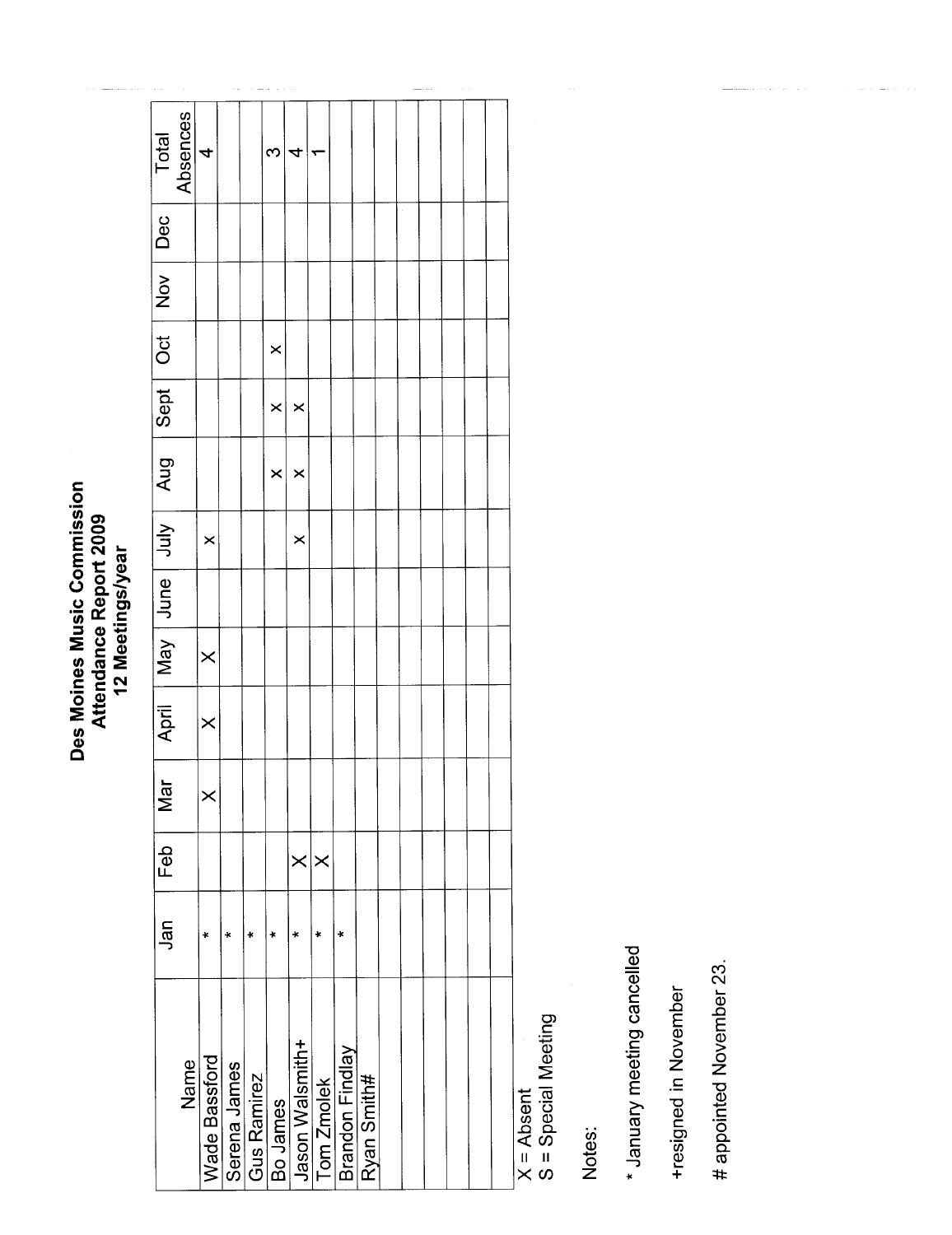**Historic Preservation Commission** Historic Preservation Commission Attendance Report 2009 Attendance Report 2009 12 Meetings/year 12 Meetings/year

| Total             | Absences                                                                 | $\mathbf{\Omega}$ |               | c               | 4                 | $\mathbf{\Omega}$ | $\circ$         | က             | $\circ$         | c             | ω                 |  |  |  |
|-------------------|--------------------------------------------------------------------------|-------------------|---------------|-----------------|-------------------|-------------------|-----------------|---------------|-----------------|---------------|-------------------|--|--|--|
| Dec               | $\frac{6}{1}$                                                            |                   |               |                 | $\times$          |                   |                 |               |                 |               | $\times$          |  |  |  |
| $\frac{8}{18}$    |                                                                          |                   | $\times$      |                 |                   |                   |                 |               |                 |               |                   |  |  |  |
| <b>ី</b> <        |                                                                          |                   |               |                 |                   |                   |                 |               | $\times$        |               |                   |  |  |  |
|                   | Sept<br>16                                                               | $\times$          |               |                 |                   |                   |                 |               | $\times$        |               | $\times$          |  |  |  |
| $\frac{61}{5}$    |                                                                          |                   | $\times$      |                 |                   |                   |                 |               | $\times$        |               | $\times$          |  |  |  |
| July<br>15        |                                                                          |                   |               |                 | $\times$          |                   |                 |               | $\times$        |               |                   |  |  |  |
|                   | May $\begin{array}{ c c }\n\hline\n& 17 \\ \hline\n20 & 17\n\end{array}$ |                   | $\times$      |                 | $\times$          |                   |                 |               |                 |               |                   |  |  |  |
|                   |                                                                          | $ \times$         |               |                 |                   | $\times$          |                 |               |                 |               |                   |  |  |  |
| April<br>15<br>15 |                                                                          |                   | $\times$      |                 |                   |                   |                 |               | $\times \times$ |               |                   |  |  |  |
| ≥                 | $\frac{5}{9}$                                                            |                   | $\times$      |                 |                   | $\times$ $\times$ |                 |               |                 |               |                   |  |  |  |
| Feb               | $\frac{8}{1}$                                                            |                   | $\times$      |                 |                   |                   |                 | $\times$      |                 |               |                   |  |  |  |
| Jan               | $\overline{\mathcal{S}}$                                                 |                   |               |                 |                   |                   |                 | ×             | ×               |               |                   |  |  |  |
|                   | Name                                                                     | Berry, Sinde      | Estes, Elaine | Fenton, Scotney | Holderness, Susan | Hoff, James       | Marchand, Denny | Reavely, Mary | Shaw, Shirley   | Taenzer, York | Weidmaier, Teresa |  |  |  |

X = Absent<br>S = Special Meeting

S = Special Meeting

- James Hoff resigned following the May 20, 2009 meeting. 1. James Hoff resigned following the May 20, 2009 meeting.  $\div$
- Mary Reavely resigned following the October 21, 2009 meeting. 2. Mary Reavely resigned following the October 21,2009 meeting.  $\overline{\mathbf{v}}$
- Sinde Berry resigned following the December 16, 2009 meeting. 3. Sinde Berry resigned following the December 16, 2009 meeting.  $\dot{\infty}$
- Denny Marchand was appointed to the Commission on May 18, 2009 and attended his first meeting on June 17, 2009. 4. Denny Marchand was appointed to the Commission on May 18, 2009 and attended his first meeting on June 17, 2009  $\dot{+}$
- Teresa Weidmaier was on maternity leave in August and September. 5. Teresa Weidmaier was on maternity leave in August and September. ທ່
- Elaine Estes missed several meetings during her recovery from a medical procedure during the first half of the year. 6. Elaine Estes missed several meetings during her recovery from a medical procedure during the first half of the year. $\dot{\circ}$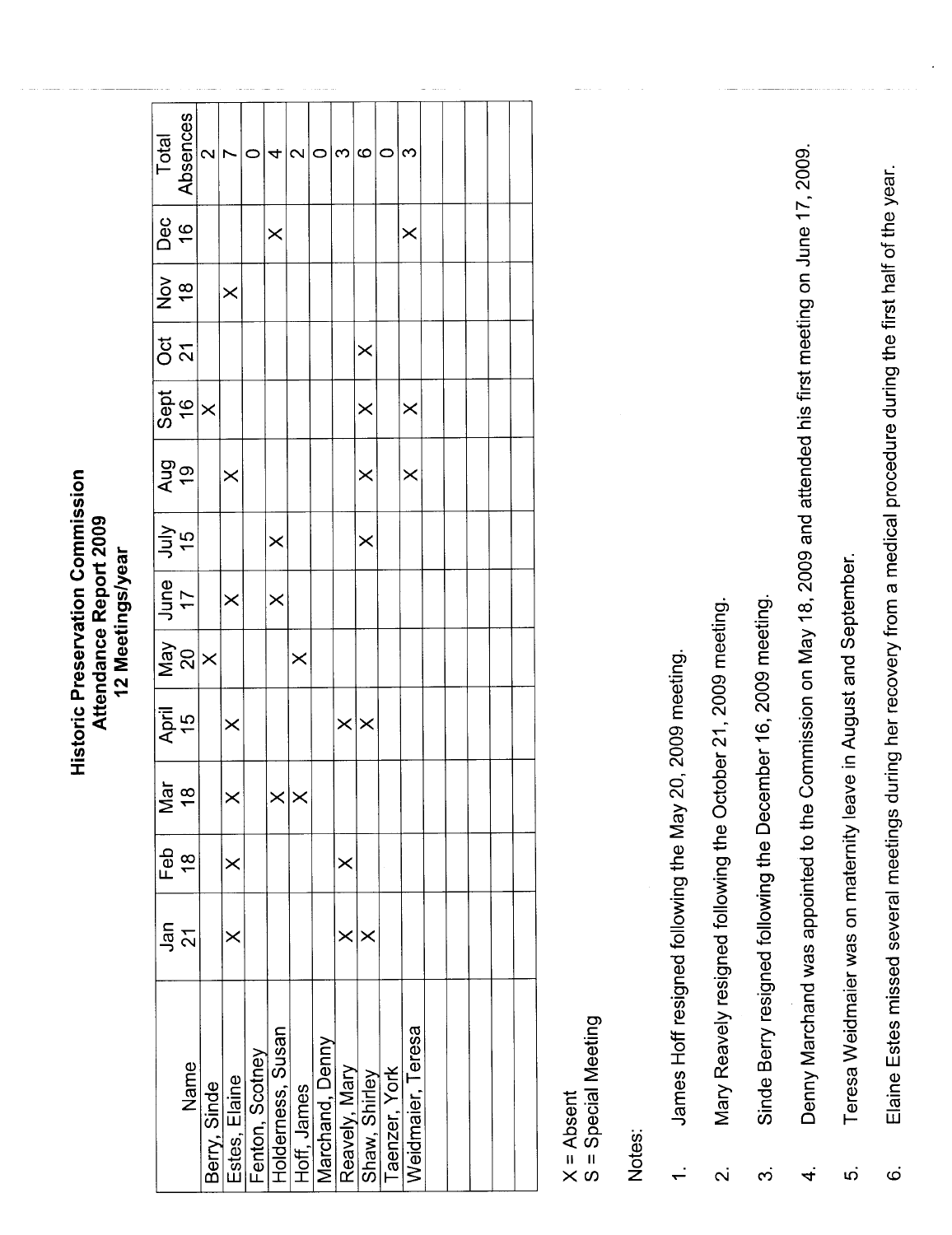### HOUSING APPEALS BOARD Attendance Report 2009<br>12 Meetings/year

|                                                                                                    | Jan | Feb      | ă<br>Ź |          |  |   | April   May   June   July   Aug   Sept   Oct   Nov   Dec |          |  | Total    |
|----------------------------------------------------------------------------------------------------|-----|----------|--------|----------|--|---|----------------------------------------------------------|----------|--|----------|
| Name                                                                                               |     |          |        |          |  |   |                                                          |          |  | Absences |
|                                                                                                    |     |          |        |          |  |   |                                                          |          |  |          |
|                                                                                                    |     |          |        |          |  |   |                                                          | $\times$ |  |          |
|                                                                                                    |     |          |        |          |  |   |                                                          |          |  |          |
| Richard Bason<br>Alberta Finley<br>Robert Gainer<br>Jeffrey Gronstal<br>Mack Morgan<br>Andrew Tice |     | $\times$ |        |          |  | × |                                                          |          |  |          |
|                                                                                                    |     | $\times$ |        | $\times$ |  |   |                                                          |          |  |          |
|                                                                                                    |     |          |        |          |  |   |                                                          |          |  |          |
|                                                                                                    |     |          |        |          |  |   |                                                          |          |  |          |

No Meeting on June or July due to no Quorm<br>No Meeting in August due to Fair Prairie<br>No Meeting in November due to Office was closed<br>No meeting in December due to bad weather.

X = Absent<br>S = Special Meeting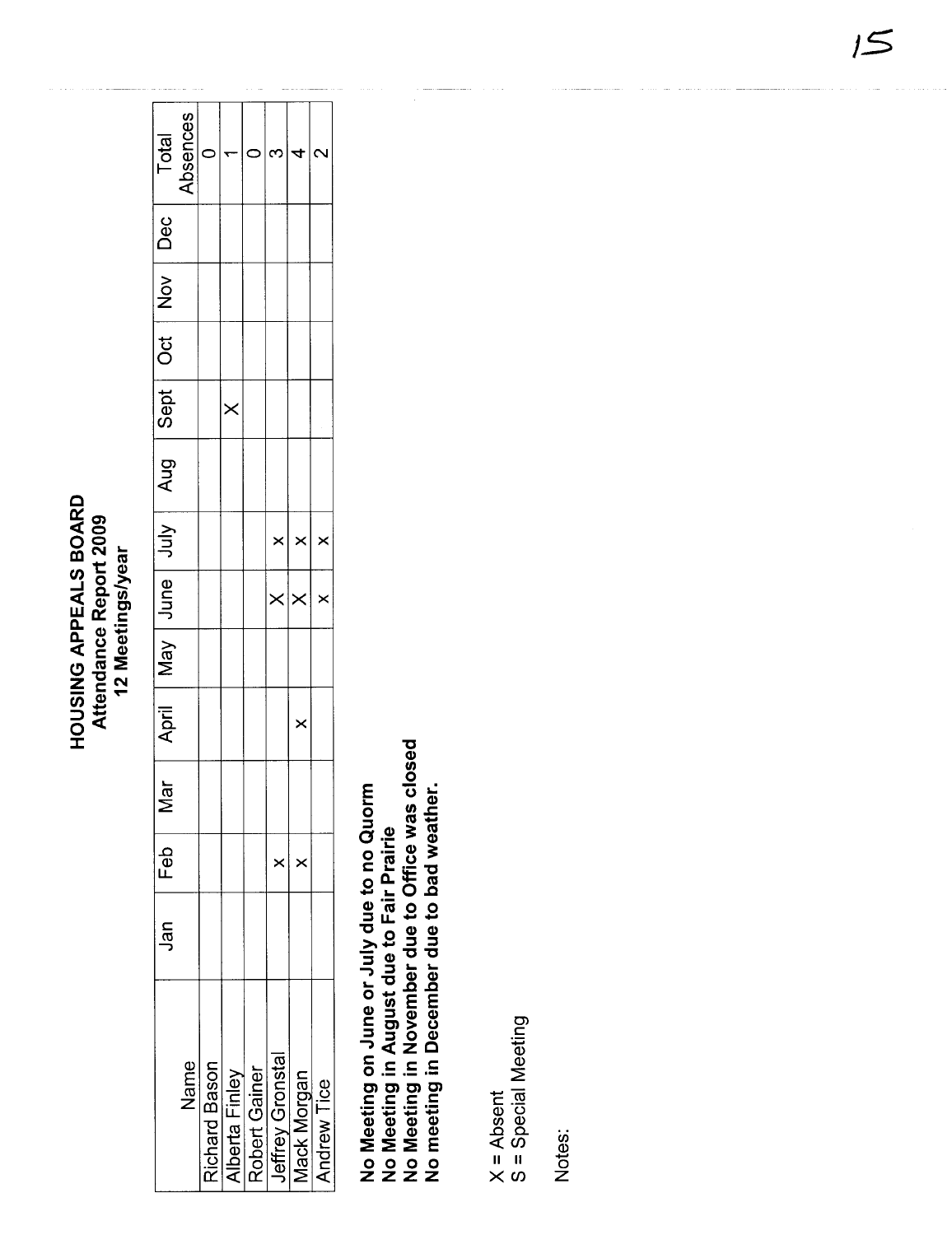Human Rights Commission<br>Attendance Report 2009<br>12 Meetings/year

| Total                                                                       | Absences                            | $\mathbf{\Omega}$ | S                                              |                   | $\sim$ $\sim$ | $\circ$                      | က                | က                 |  |  |  |  |
|-----------------------------------------------------------------------------|-------------------------------------|-------------------|------------------------------------------------|-------------------|---------------|------------------------------|------------------|-------------------|--|--|--|--|
|                                                                             | $\frac{17}{7}$                      |                   |                                                | $\times$ $\times$ |               |                              |                  |                   |  |  |  |  |
| S Nov                                                                       | $\overline{2}$                      |                   | $\times$                                       |                   |               |                              | $\times \times$  |                   |  |  |  |  |
| $\begin{array}{c}\n\overline{N_{\text{OV}}}\n\\ \overline{12}\n\end{array}$ |                                     |                   |                                                |                   |               |                              |                  |                   |  |  |  |  |
| <b>Oct</b><br>08                                                            |                                     |                   | $\times$                                       |                   |               |                              | $\times$         |                   |  |  |  |  |
| Sept<br>11                                                                  |                                     |                   |                                                |                   |               |                              |                  |                   |  |  |  |  |
| $\frac{\overline{Aug}}{13}$                                                 |                                     |                   |                                                |                   |               |                              |                  |                   |  |  |  |  |
|                                                                             | $\frac{1}{2}$ g $x$ $x$ $x$ $x$ $x$ |                   |                                                |                   |               |                              |                  |                   |  |  |  |  |
|                                                                             | $rac{e}{11}$                        |                   |                                                |                   |               |                              |                  | $\times$          |  |  |  |  |
|                                                                             | $\frac{1}{\sqrt{e}}$                |                   |                                                |                   |               |                              |                  |                   |  |  |  |  |
|                                                                             | April<br>09                         |                   |                                                |                   |               |                              |                  | $\times$ $\times$ |  |  |  |  |
| Mar                                                                         | $\frac{12}{2}$                      |                   |                                                |                   |               |                              |                  |                   |  |  |  |  |
| Feb $\overline{a}$                                                          | $\frac{2}{\sqrt{2}}$                |                   |                                                |                   |               |                              |                  |                   |  |  |  |  |
|                                                                             | $\frac{1}{2}$                       |                   |                                                |                   |               |                              |                  |                   |  |  |  |  |
|                                                                             | Name                                |                   | Baccam, Som<br>Bailey, Michelle<br>Bobo, Nancy |                   |               | Dandy, Peggy<br>Drake, David | Gaines, Ruth Ann | Juarez, Stuart    |  |  |  |  |

X = Absent<br>S = Special Meeting (Saturday)

Notes:

\*January 8, 2009 was the date of the annual joint meeting between the Des Moines City Council and Human Rights Commission.

Commissioner David Drake attended his first meeting on March 12, 2009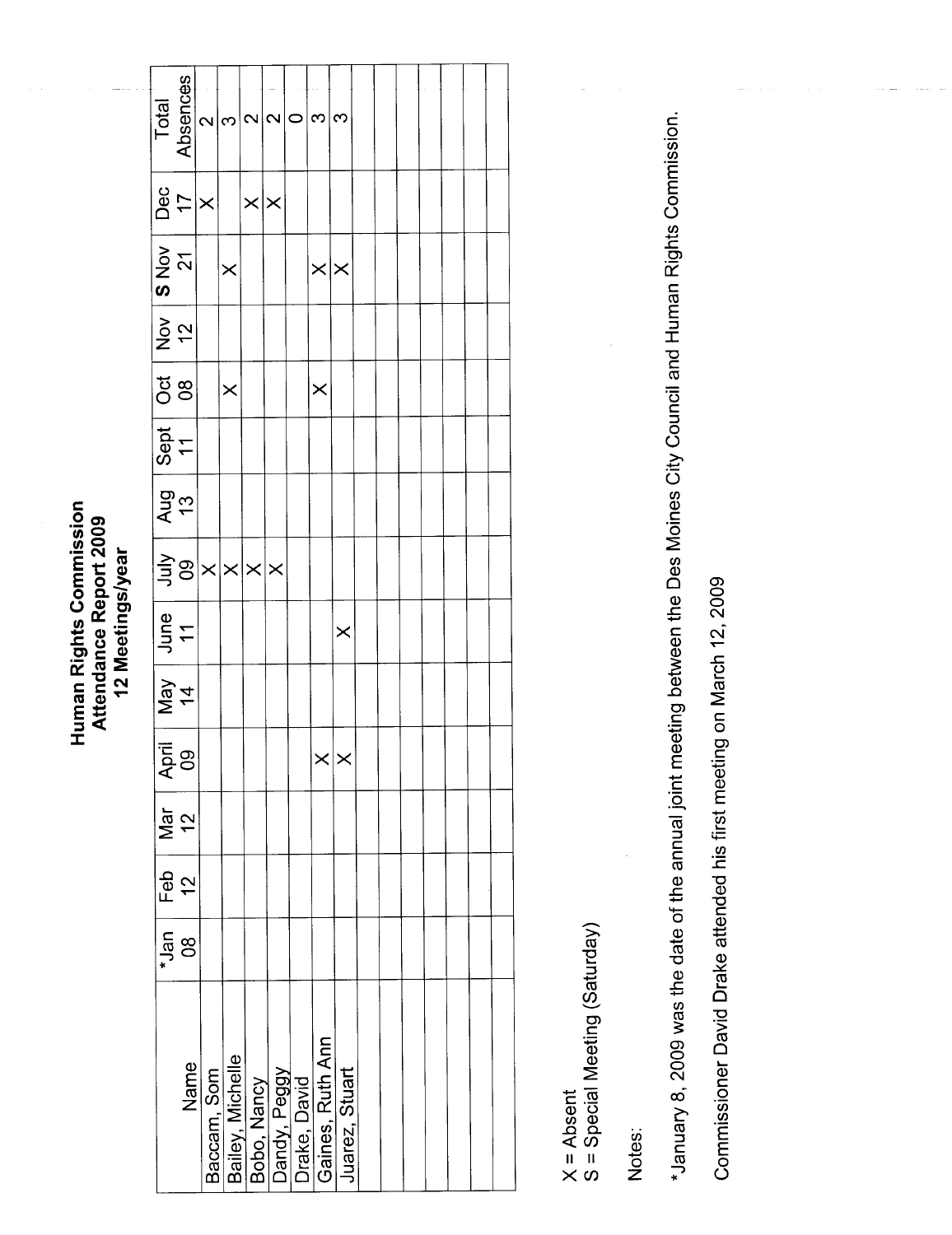## LIBRARY BOARD OF TRUSTEES<br>Attendance Report 2009

|                                                            | Total                 |                               | $\circ$ | $\mathbf{\Omega}$                                                                                                              | 2                     | $\circ$ | 5        |  |  |  |  |  |
|------------------------------------------------------------|-----------------------|-------------------------------|---------|--------------------------------------------------------------------------------------------------------------------------------|-----------------------|---------|----------|--|--|--|--|--|
|                                                            |                       | $\overline{5}$                |         |                                                                                                                                |                       |         |          |  |  |  |  |  |
|                                                            | Dec                   | S <sub>2</sub>                |         |                                                                                                                                | SS                    |         |          |  |  |  |  |  |
|                                                            | $\sum_{i=1}^{\infty}$ | $\overline{C}$                |         |                                                                                                                                |                       |         |          |  |  |  |  |  |
|                                                            |                       | S <sub>28</sub>               |         |                                                                                                                                | $S_{\rm X}$           |         |          |  |  |  |  |  |
|                                                            | $\alpha$              | $\frac{1}{20}$                |         |                                                                                                                                |                       |         | $\times$ |  |  |  |  |  |
|                                                            |                       | $\frac{S29}{PN}$              |         |                                                                                                                                | $S_{\rm X}$           | SS      |          |  |  |  |  |  |
|                                                            |                       | <b>S29</b><br>AM              |         |                                                                                                                                |                       |         |          |  |  |  |  |  |
|                                                            | Sep                   | $\frac{8}{18}$                |         |                                                                                                                                |                       |         |          |  |  |  |  |  |
|                                                            |                       | $\frac{5}{15}$                |         |                                                                                                                                |                       |         |          |  |  |  |  |  |
|                                                            |                       | $\overline{S}$                |         |                                                                                                                                |                       |         |          |  |  |  |  |  |
|                                                            | Aug                   | $\frac{8}{1}$                 |         |                                                                                                                                |                       |         |          |  |  |  |  |  |
|                                                            |                       | $\overline{a}$                |         |                                                                                                                                |                       |         |          |  |  |  |  |  |
| <b>LIBRARY BOARD OF TRUSTEES</b><br>Attendance Report 2009 | $\Xi$                 | S14                           |         | SX <sub>3</sub>                                                                                                                |                       |         |          |  |  |  |  |  |
|                                                            |                       | $\overline{S}$                |         |                                                                                                                                |                       |         |          |  |  |  |  |  |
|                                                            | $\Xi$                 | $\frac{6}{1}$                 |         | ×                                                                                                                              | $\times$              |         |          |  |  |  |  |  |
|                                                            |                       | <b>S22</b>                    |         |                                                                                                                                | $S_{X}$               |         |          |  |  |  |  |  |
|                                                            | May                   | $\approx$                     |         | $\times$                                                                                                                       |                       |         | $\times$ |  |  |  |  |  |
|                                                            |                       | $\overline{\text{S}}\text{S}$ |         | $S_{\rm X}$                                                                                                                    | SS                    |         |          |  |  |  |  |  |
|                                                            |                       | $\overline{z}$                |         |                                                                                                                                |                       |         | $\times$ |  |  |  |  |  |
|                                                            | Apr                   | S15                           |         |                                                                                                                                |                       |         |          |  |  |  |  |  |
|                                                            |                       | $\overline{S}$                |         | SS                                                                                                                             | $\overline{\text{S}}$ |         |          |  |  |  |  |  |
|                                                            |                       | $\overline{6}$                |         |                                                                                                                                | $\times$              |         | $\times$ |  |  |  |  |  |
|                                                            | Mar                   | SS                            |         |                                                                                                                                | $S_{\rm X}$           |         |          |  |  |  |  |  |
|                                                            |                       | S <sub>2</sub>                |         |                                                                                                                                |                       |         |          |  |  |  |  |  |
|                                                            | Feb                   | $\overline{17}$               |         |                                                                                                                                |                       |         | $\times$ |  |  |  |  |  |
|                                                            |                       | $\frac{1}{15}$                |         | SS                                                                                                                             |                       |         |          |  |  |  |  |  |
|                                                            | Jan                   | S <sub>29</sub>               |         | SS                                                                                                                             |                       |         |          |  |  |  |  |  |
|                                                            |                       | $\overline{20}$               |         |                                                                                                                                |                       |         |          |  |  |  |  |  |
|                                                            | Date:                 |                               |         | Member<br>Name<br>Grinstead,<br>Hildebrandt<br>Hildebrandt<br>Rechau,<br>Thorsen,<br>Noss,<br>Voss,<br>Voss,<br>Susan<br>Susan |                       |         |          |  |  |  |  |  |

 $X =$  Absent<br> $SX =$  Absent Special Meeting

 $\hat{\alpha}$  , and  $\hat{\alpha}$  , and  $\hat{\alpha}$ 

 $\omega_{\rm{max}}$  ,  $\omega_{\rm{max}}$ 

 $\omega_{\rm{max}}$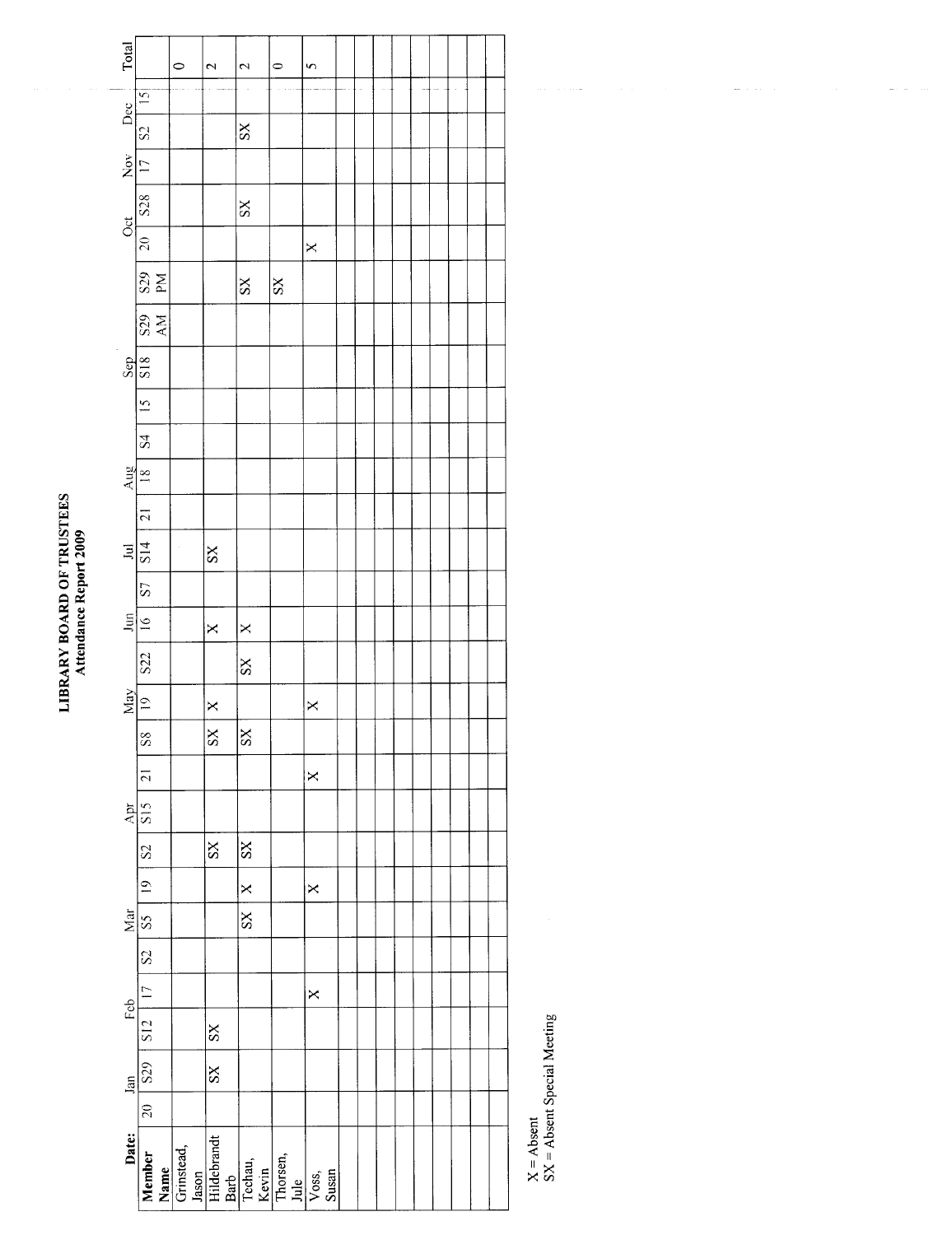| Total<br>Absences |                  |                                   |               | $\omega \omega $ ႕ $ \infty $ |                | $\frac{2}{3}$  |               |                                                     | 2                                     | $4\omega$         |                      | ഥ∣              | $\mathbf{\Omega}$ |  |
|-------------------|------------------|-----------------------------------|---------------|-------------------------------|----------------|----------------|---------------|-----------------------------------------------------|---------------------------------------|-------------------|----------------------|-----------------|-------------------|--|
| Dec <sub>2</sub>  |                  |                                   |               |                               |                | $\times$       |               |                                                     |                                       |                   |                      |                 |                   |  |
| <b>b</b> voll     | $\times$         |                                   |               |                               |                | $\times$       |               |                                                     | $\times$                              |                   |                      | $\times \times$ |                   |  |
| <b>Sct 7</b>      |                  | $\times$                          | $\times$      |                               |                | $\times$       |               |                                                     |                                       | $\times$          |                      | $\times$        |                   |  |
| S<br>Sept 26      |                  | $\times$                          |               |                               |                | $\times$       |               |                                                     |                                       |                   |                      |                 |                   |  |
| Sept 2            |                  |                                   | $\times$      |                               |                | $\times$       |               |                                                     |                                       |                   |                      |                 |                   |  |
| ∂ puA             |                  |                                   |               |                               |                | $\times$       |               |                                                     |                                       |                   |                      | $\times$        |                   |  |
| ւ γևե             |                  | $\times$                          |               |                               |                | $\times$       |               |                                                     | $\times$                              |                   |                      | $\times$        |                   |  |
| June 3            |                  |                                   | $\times$      |                               |                | $\times$       |               |                                                     |                                       |                   |                      |                 | $\times$          |  |
| d yaM             |                  |                                   | $\times$      |                               |                | $\times$       |               |                                                     |                                       | $\times$ $\times$ |                      |                 |                   |  |
| S<br>81 lingA     | $\times$         |                                   |               |                               |                | $\times$       |               |                                                     |                                       |                   | $\times \frac{1}{5}$ |                 |                   |  |
| r linqA           |                  |                                   |               |                               |                | ×              |               |                                                     |                                       |                   |                      |                 |                   |  |
| <b>Mar4</b>       | $\times$         |                                   |               |                               |                | $\times$       | $\times$      |                                                     |                                       |                   |                      |                 |                   |  |
| Feb<br>Þ          |                  |                                   |               |                               |                |                |               |                                                     |                                       | $\times$          |                      |                 |                   |  |
| Jan 7             |                  |                                   |               |                               |                |                |               |                                                     |                                       | $\times$          | $\bm{\times}$        | $\times$        |                   |  |
| Name              | Affannato, Frank | Bruere, Steve (Stan Date, 4/1809) | Gross, Justin | Hielkema, Tim                 | Hogate, Nadine | Jenkins, Odell | Minahan, Jean | Montgomery, Anthony<br><sub>(End Date:3/4/09)</sub> | Mundy, Laura (start Date:<br>4/18/09) | Murphy, Sharon    | Owens, Frank         | Taenzer, York   | Westergaard, Neal |  |

X = Absent<br>S = Special Meeting

Notes:

# NEIGHBORHOOD REVITALIZATION BOARD<br>Attendance Report 2009<br>12 Meetings/year

 $15$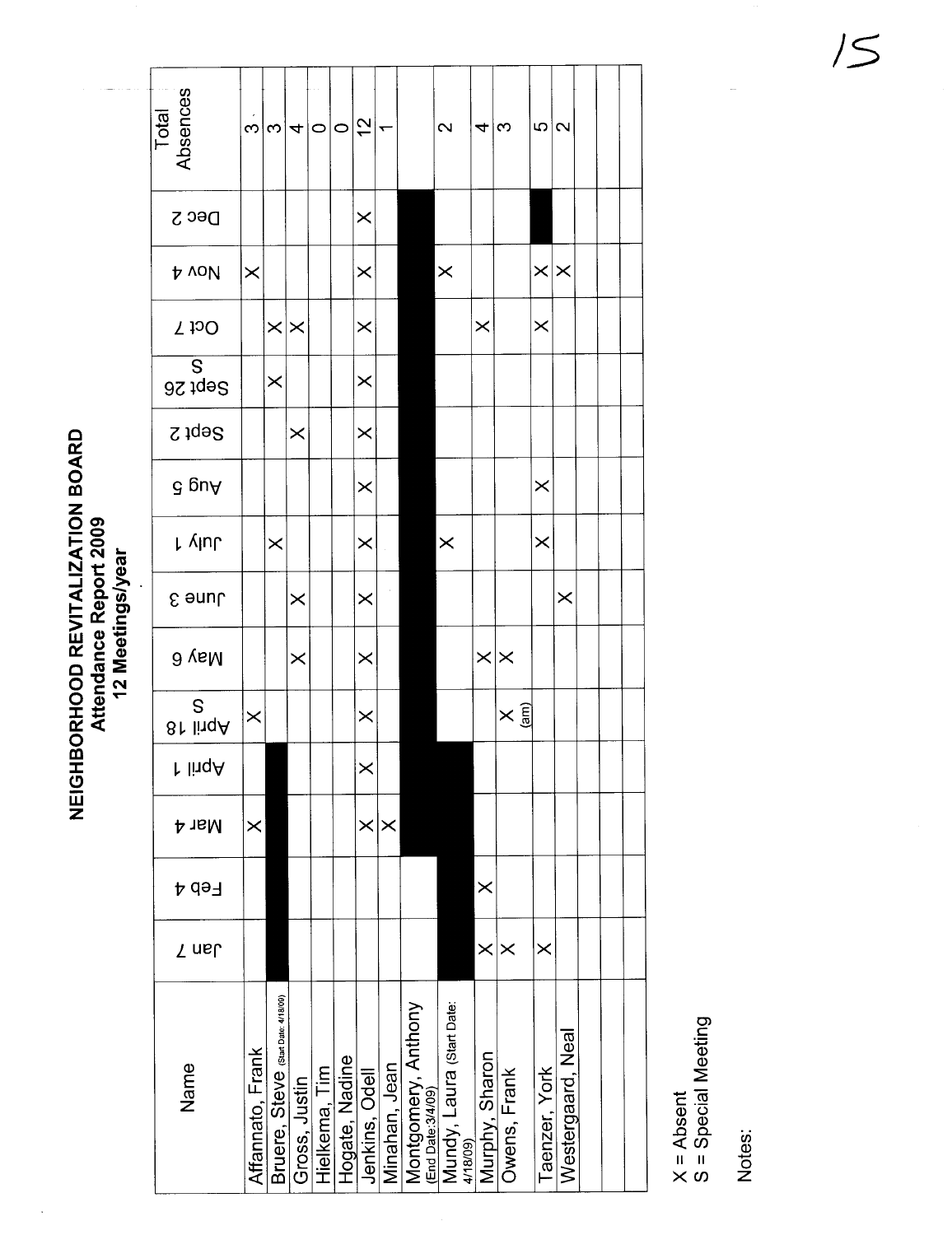Park and Recreation Board<br>Attendance Report 2009<br>12 Meetings/year

| Total                       | Absences |                |               | က           | 4              | 0                |              | $\circ$       | 5                 |                   |       | 0               | $\mathbf{\Omega}$ |              | 0             |            | $\mathbf{\Omega}$ | 4                    |  |  |
|-----------------------------|----------|----------------|---------------|-------------|----------------|------------------|--------------|---------------|-------------------|-------------------|-------|-----------------|-------------------|--------------|---------------|------------|-------------------|----------------------|--|--|
| Dec<br>15                   |          |                | $\times$      |             |                |                  |              |               | $\times$          |                   |       |                 |                   |              |               |            | $\times$          |                      |  |  |
| )<br>၁၉<br>၁                |          |                |               |             |                |                  | $\times$     |               | $\times$          |                   |       |                 |                   |              |               |            |                   |                      |  |  |
| ០៥<br>27                    |          |                |               |             |                |                  |              |               |                   |                   |       |                 |                   |              |               |            |                   |                      |  |  |
| Sept<br>22                  |          |                |               |             | $\times$       |                  |              |               |                   |                   |       |                 |                   |              |               |            |                   |                      |  |  |
| $\frac{5}{25}$              |          |                |               | $\times$    | $\times$       |                  |              |               |                   |                   |       |                 |                   |              |               |            |                   | $\times$             |  |  |
| $rac{5}{28}$                |          |                |               |             |                |                  |              |               | $\times$ $\times$ |                   |       |                 |                   |              |               |            | $\times$          |                      |  |  |
| June<br>23                  |          |                |               |             |                |                  |              |               | $\times$          |                   |       |                 |                   | $\times$     |               | $\times$   |                   |                      |  |  |
| $\frac{92}{26}$             |          |                |               | $\times$    | $\times$       |                  |              |               | $\times$          |                   |       |                 | $\times$          |              |               |            |                   |                      |  |  |
| April<br>28                 |          |                |               |             |                |                  |              |               |                   |                   |       |                 |                   |              |               |            |                   | $\times$             |  |  |
| $\frac{5}{2}$ $\frac{4}{2}$ |          |                |               |             |                |                  |              |               |                   |                   |       |                 | $\bm{\times}$     |              |               |            |                   |                      |  |  |
| 운<br>도                      | 24       |                |               |             | $\times$       |                  |              |               |                   |                   |       |                 |                   |              |               |            |                   | $\times$             |  |  |
| Jan                         | 27       | $\times$       |               | $\times$    |                |                  |              |               |                   |                   |       |                 |                   |              |               |            |                   | ×                    |  |  |
|                             | Name     | *Burnett, Doug | **Cahill, Jon | Chen, Cyndi | Feltner, Paula | Galloway, Joseph | Gelb, Marian | George, Carol | Jensen, Suzette   | Koenig-VandeHaar, | Susan | Krumrey, George | Modersohn, Robert | Murphy, Dick | Noland, Susan | Ogle, Loyd | Scavo, Vincent    | Thornton, F. Richard |  |  |

X = Absent<br>S = Special Meeting

\*Resigned February 23, 2009<br>\*\*Appointed February 23, 2009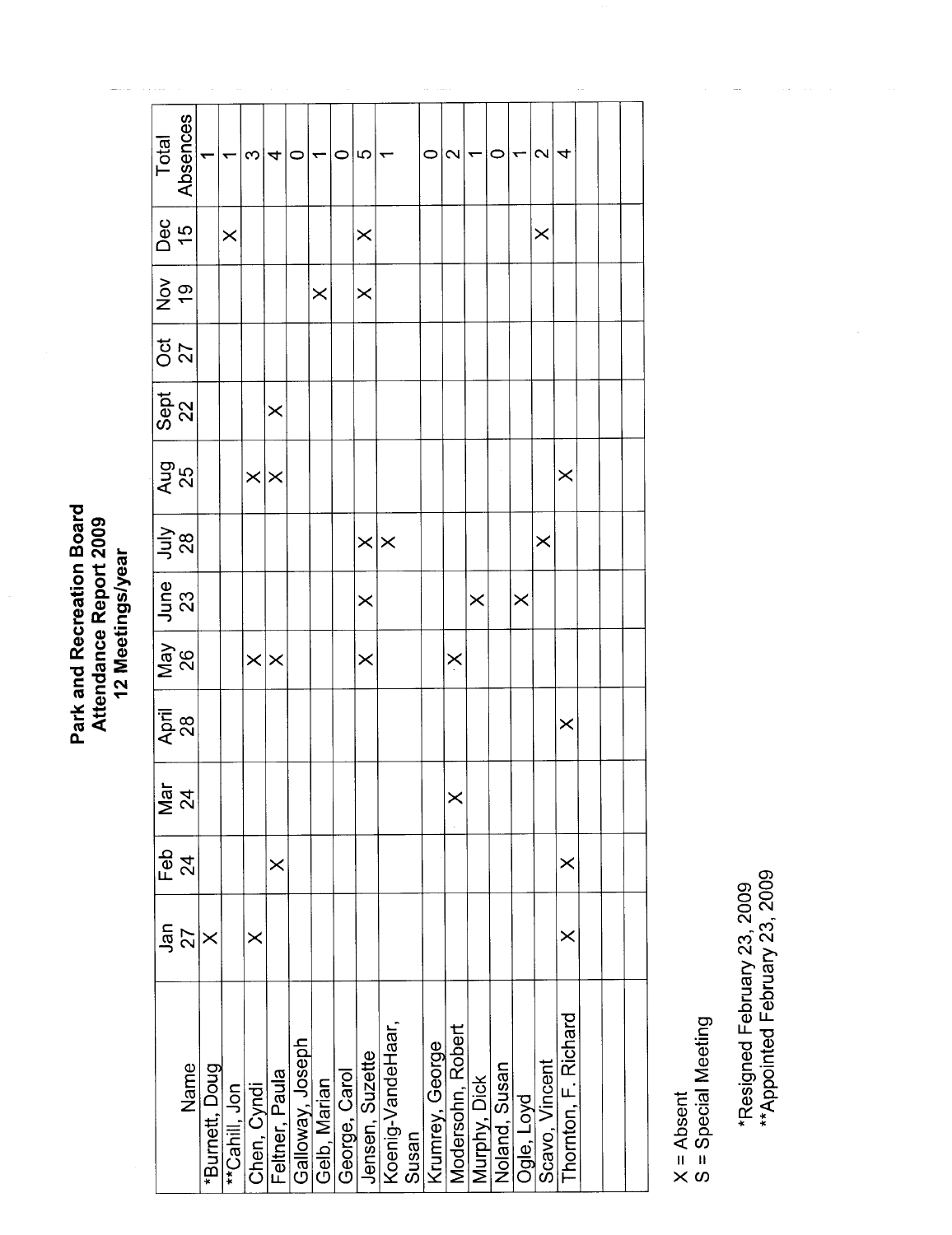Plan and Zoning Commission<br>Attendance Report 2009 Plan and Zoning Commission Attendance Report 2009 24 meetings/year 24 meetings/year

| Date:                    |              | Jan                   | Feb      |               | $\mathbb{Z}$ | $\lfloor$     | April                   |    | <b>May</b>     |                | June                            |        | 小儿            |                | Aug                   |          | Sept                  | $\overline{c}$ |               | $\frac{8}{2}$ |           |               |                | Dec Absence |
|--------------------------|--------------|-----------------------|----------|---------------|--------------|---------------|-------------------------|----|----------------|----------------|---------------------------------|--------|---------------|----------------|-----------------------|----------|-----------------------|----------------|---------------|---------------|-----------|---------------|----------------|-------------|
| Member Name              | $\mathbf{I}$ | 15                    | ယ        | $\frac{6}{5}$ | $\circ$      | $\frac{1}{2}$ | $\mathsf{N}$            | 16 | $\overline{ }$ | $\frac{1}{21}$ | $\frac{18}{ }$<br>$\frac{1}{4}$ | $\sim$ | $\frac{6}{1}$ | $\overline{6}$ | $\frac{1}{20}$        | $\infty$ | $\overline{7}$        | $\overline{ }$ | $\frac{5}{1}$ | c             | <u>ဝှ</u> | $\frac{1}{3}$ | $\overline{7}$ | Total       |
| Leisha Barcus            |              |                       |          |               |              |               |                         |    |                |                |                                 |        |               |                | $\boldsymbol{\times}$ |          | $\boldsymbol{\times}$ |                |               |               | ×         |               |                | က           |
| <b>JoAnne Corigliano</b> |              |                       |          |               |              |               |                         |    |                |                | ×                               |        |               |                |                       |          |                       | ×              |               |               |           |               |                | ี           |
| <b>Shirley Daniels</b>   |              | $\boldsymbol{\times}$ |          |               |              |               |                         |    |                |                | ×<br>×                          |        |               |                |                       |          |                       |                |               |               | ×         |               |                | 4           |
| Jacqueline Easley        |              |                       |          |               |              |               |                         | ×  |                |                |                                 |        |               |                |                       |          |                       |                | ×             |               | ×         |               |                | ∾           |
| Dann Flaherty            |              |                       |          |               |              |               |                         |    |                |                |                                 |        |               | ×              |                       |          |                       |                |               |               |           |               |                |             |
| Bruce Heilman            |              |                       |          |               |              |               | ×                       |    |                |                |                                 |        |               |                |                       |          |                       |                |               |               |           |               |                |             |
| <b>Ted Irvine</b>        |              |                       |          |               |              |               |                         |    |                |                | ×                               |        |               |                | ×                     |          |                       |                |               |               |           |               | ×              | ∾           |
| Jeffrey Johannsen        |              | ×                     | ×        |               |              |               |                         |    |                |                |                                 |        |               |                |                       |          |                       |                |               | ×             | ×         |               | ×              | <b>I</b>    |
| <b>Greg Jones</b>        |              |                       |          |               |              |               |                         |    |                |                |                                 |        |               |                |                       |          |                       |                |               |               |           |               |                |             |
| Frances Koontz           |              | ×                     | $\times$ | ×             | ×            |               | $\overline{\mathsf{x}}$ | ×  | $\times$       | ×              | ×<br>×                          |        | ×             | ×              | ×                     | ×        | ×                     | ×              | ×             |               |           |               |                | 17          |
| <b>Jim Martin</b>        |              |                       |          |               |              |               |                         |    |                |                |                                 |        |               |                |                       |          |                       |                |               |               |           |               |                |             |
| Brian Millard            |              |                       |          |               |              |               |                         |    |                |                |                                 |        |               |                |                       | ×        | ×                     |                |               |               |           |               |                | N           |
| William Page             |              |                       |          |               |              |               |                         |    |                |                |                                 |        |               |                |                       |          |                       |                |               | ×             | ×         |               |                | ี           |
| <b>Mike Simonson</b>     |              |                       |          |               | ×            |               | ×                       |    |                |                |                                 |        |               |                |                       | ×        |                       |                | ×             |               |           | ×             |                | ю           |
| Kent Sovern              |              |                       |          | $\times$      | $\times$     |               | ×                       |    |                |                |                                 |        |               |                | $\boldsymbol{\times}$ |          | ×                     |                |               |               |           | ×             |                | ဖ           |
| Vacant                   |              |                       |          |               |              |               |                         |    |                |                |                                 |        |               |                |                       |          |                       |                |               |               |           |               |                |             |
| Vacant                   |              |                       |          |               |              |               |                         |    |                |                |                                 |        |               |                |                       |          |                       |                |               |               |           |               |                |             |

 $X = Absent$ 

 $S = Special Meeting$ S = Special Meeting

Frances Koontz resigned effective October 26, 2009 Frances Koontz resigned effective October 26, 2009 William Page appointed effective October 26, 2009 Willam Page appointed effective October 26, 2009 Bruce Heilman resigned effective May 21, 2009 Bruce Heilman resigned effective May 21, 2009 Notes: Jan 1, Mar 19, and July 2 - No meeting Notes: Jan 1, Mar 19, and July 2 - No meeting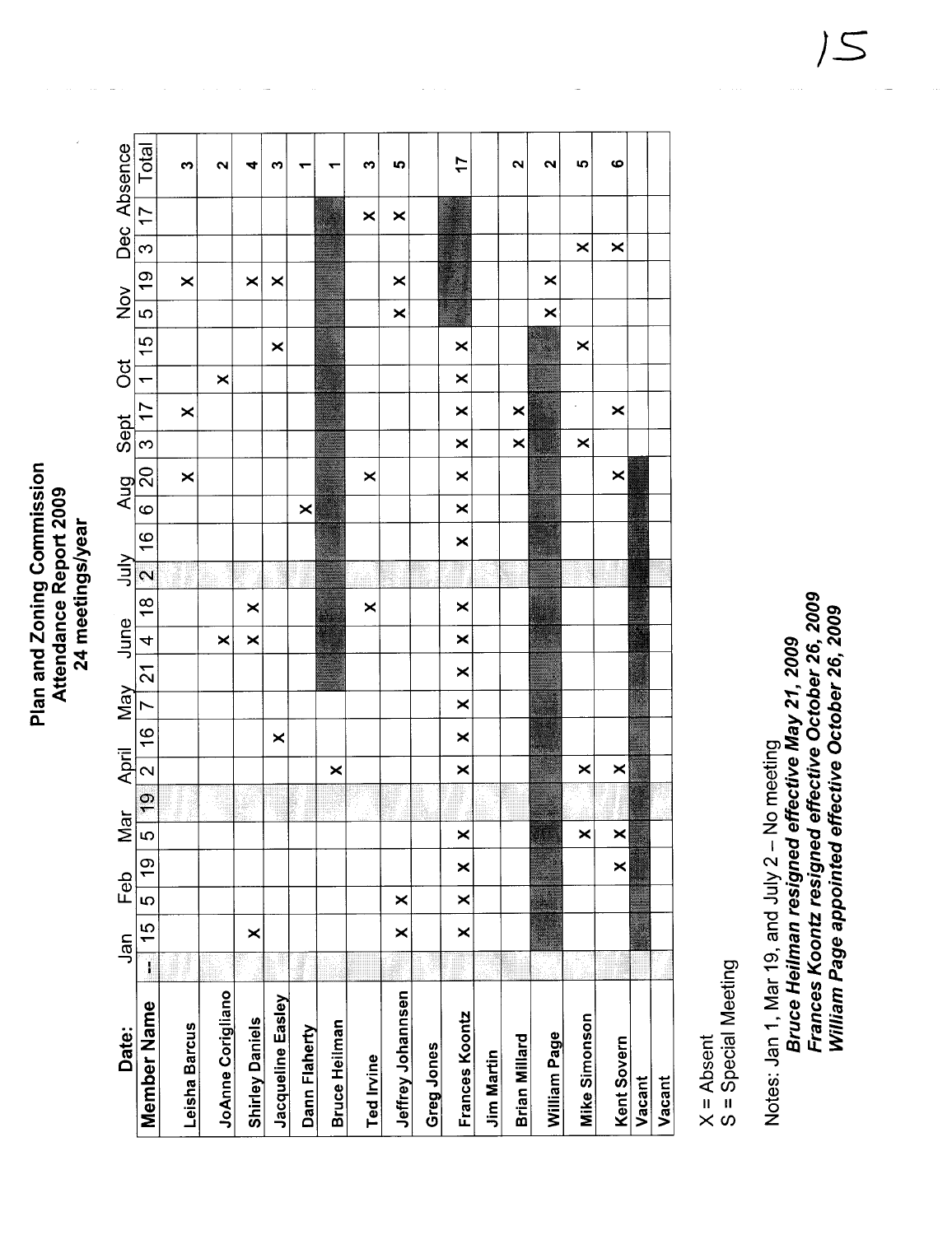## **Board of Power Engineers<br>Attendance Report 2009<br>12 Meetings/year**

| Total                                              | Absences | ᡕ        | 5                                                                                | ⊂ | $\sim$   | c |  |  |  |  |  |
|----------------------------------------------------|----------|----------|----------------------------------------------------------------------------------|---|----------|---|--|--|--|--|--|
|                                                    |          |          |                                                                                  |   | $\times$ |   |  |  |  |  |  |
|                                                    |          |          |                                                                                  |   |          |   |  |  |  |  |  |
|                                                    |          |          | ×                                                                                |   | $\times$ |   |  |  |  |  |  |
|                                                    |          |          |                                                                                  |   |          |   |  |  |  |  |  |
| April May June July   Aug   Sept   Oct   Nov   Dec |          |          |                                                                                  |   |          |   |  |  |  |  |  |
|                                                    |          |          |                                                                                  |   |          |   |  |  |  |  |  |
|                                                    |          |          | ×                                                                                |   |          |   |  |  |  |  |  |
|                                                    |          | $\times$ | $\times$                                                                         |   |          |   |  |  |  |  |  |
|                                                    |          |          | $\times$                                                                         |   |          |   |  |  |  |  |  |
| Mar                                                |          |          |                                                                                  |   |          |   |  |  |  |  |  |
| Feb                                                |          |          | ×                                                                                |   |          |   |  |  |  |  |  |
| Jan                                                |          |          |                                                                                  |   |          |   |  |  |  |  |  |
|                                                    |          |          |                                                                                  |   |          |   |  |  |  |  |  |
|                                                    | Name     |          | Behanish, Rick<br>Brown, Randy<br>Downs, Greg<br>Hinkle, James<br>Meier, Manford |   |          |   |  |  |  |  |  |
|                                                    |          |          |                                                                                  |   |          |   |  |  |  |  |  |

X = Absent<br>S = Special Meeting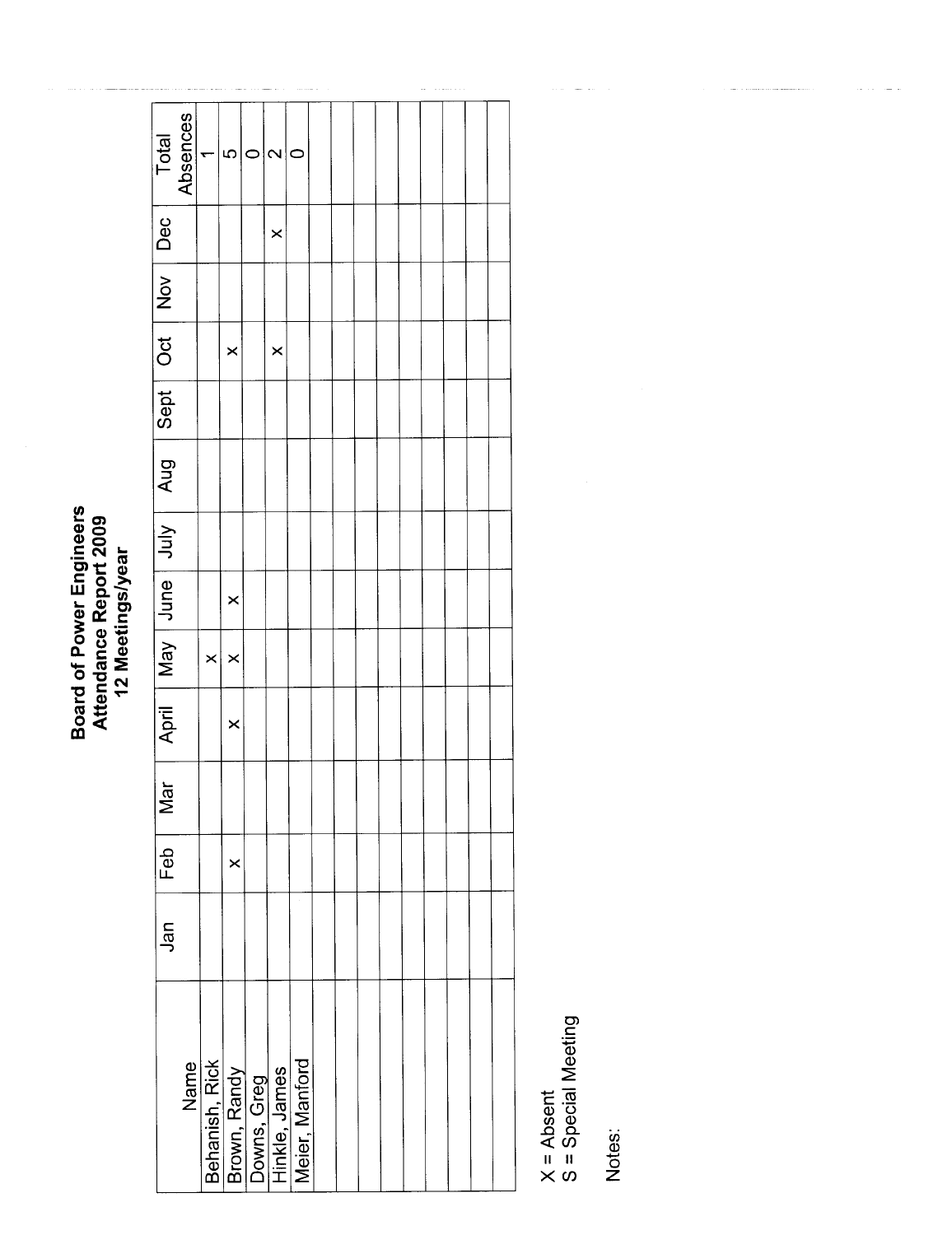Attendance Report 2009 **Public Housing Board** 12 Meetings/year

| Total                                                                                                                                                                                                                                                                                                                                                                                                                                                    | Absences               |                                | $\mathbf{\Omega}$ |              |                |                    |               | $\mathbf{\Omega}$ |                     |  |  |  |  |
|----------------------------------------------------------------------------------------------------------------------------------------------------------------------------------------------------------------------------------------------------------------------------------------------------------------------------------------------------------------------------------------------------------------------------------------------------------|------------------------|--------------------------------|-------------------|--------------|----------------|--------------------|---------------|-------------------|---------------------|--|--|--|--|
| Dec<br>16                                                                                                                                                                                                                                                                                                                                                                                                                                                |                        |                                |                   |              |                |                    |               | $\times$          |                     |  |  |  |  |
| $rac{8}{10}$                                                                                                                                                                                                                                                                                                                                                                                                                                             |                        |                                |                   |              |                |                    |               |                   | $\times$            |  |  |  |  |
| 0ct<br>21                                                                                                                                                                                                                                                                                                                                                                                                                                                |                        | $\times$                       |                   |              | $\times$       |                    |               |                   |                     |  |  |  |  |
|                                                                                                                                                                                                                                                                                                                                                                                                                                                          | $rac{\text{Sept}}{16}$ |                                |                   |              |                |                    |               |                   |                     |  |  |  |  |
| <b>Aug</b><br>19                                                                                                                                                                                                                                                                                                                                                                                                                                         |                        |                                |                   | $\times$     |                |                    |               |                   |                     |  |  |  |  |
| $\begin{array}{c c} \n\text{Amp} & \text{or} & \text{or} & \text{or} & \text{or} & \text{or} & \text{or} & \text{or} & \text{or} & \text{or} & \text{or} & \text{or} & \text{or} & \text{or} & \text{or} & \text{or} & \text{or} & \text{or} & \text{or} & \text{or} & \text{or} & \text{or} & \text{or} & \text{or} & \text{or} & \text{or} & \text{or} & \text{or} & \text{or} & \text{or} & \text{or} & \text{or} & \text{or} & \text{or} & \text{or$ |                        |                                |                   |              |                |                    |               |                   |                     |  |  |  |  |
| May<br>20<br>17                                                                                                                                                                                                                                                                                                                                                                                                                                          |                        |                                |                   |              |                |                    |               |                   |                     |  |  |  |  |
|                                                                                                                                                                                                                                                                                                                                                                                                                                                          |                        |                                |                   |              |                |                    |               | $\times$          |                     |  |  |  |  |
|                                                                                                                                                                                                                                                                                                                                                                                                                                                          | April<br>15            |                                |                   |              |                |                    |               |                   |                     |  |  |  |  |
|                                                                                                                                                                                                                                                                                                                                                                                                                                                          | $\frac{5}{18}$         |                                |                   |              |                |                    |               |                   |                     |  |  |  |  |
| Feb                                                                                                                                                                                                                                                                                                                                                                                                                                                      | $\frac{8}{10}$         |                                |                   |              |                |                    |               |                   |                     |  |  |  |  |
| Jan                                                                                                                                                                                                                                                                                                                                                                                                                                                      | 21                     |                                | $\times$          |              |                | $\times$           |               |                   |                     |  |  |  |  |
|                                                                                                                                                                                                                                                                                                                                                                                                                                                          | Name                   | Beavers, Jodi<br>*Fallon, Lynn | *Freed, Jan       | Harlan, Mary | *Jones, Carole | *Nesbitt, Patricia | *Ramsey, Paul | Steidl, Cynthia   | *Judkins, Ernestine |  |  |  |  |

X = Absent<br>S = Special Meeting

## Please delete this section if it is not used

\*Lynn Fallon was appointed on 4/20/09 for a three year term commencing 6/30/08 \*Jan Freed's term expired 6/30/08 Notes:

\*Carole Jones was appointed on 2/9/09 for a three year term commencing 6/30/07

\*Pat Nesbitt resigned from the board 2/9/09 \*Paul Ramsey's term was completed 2/09

\* Ernestine Judkins was appointed 10/09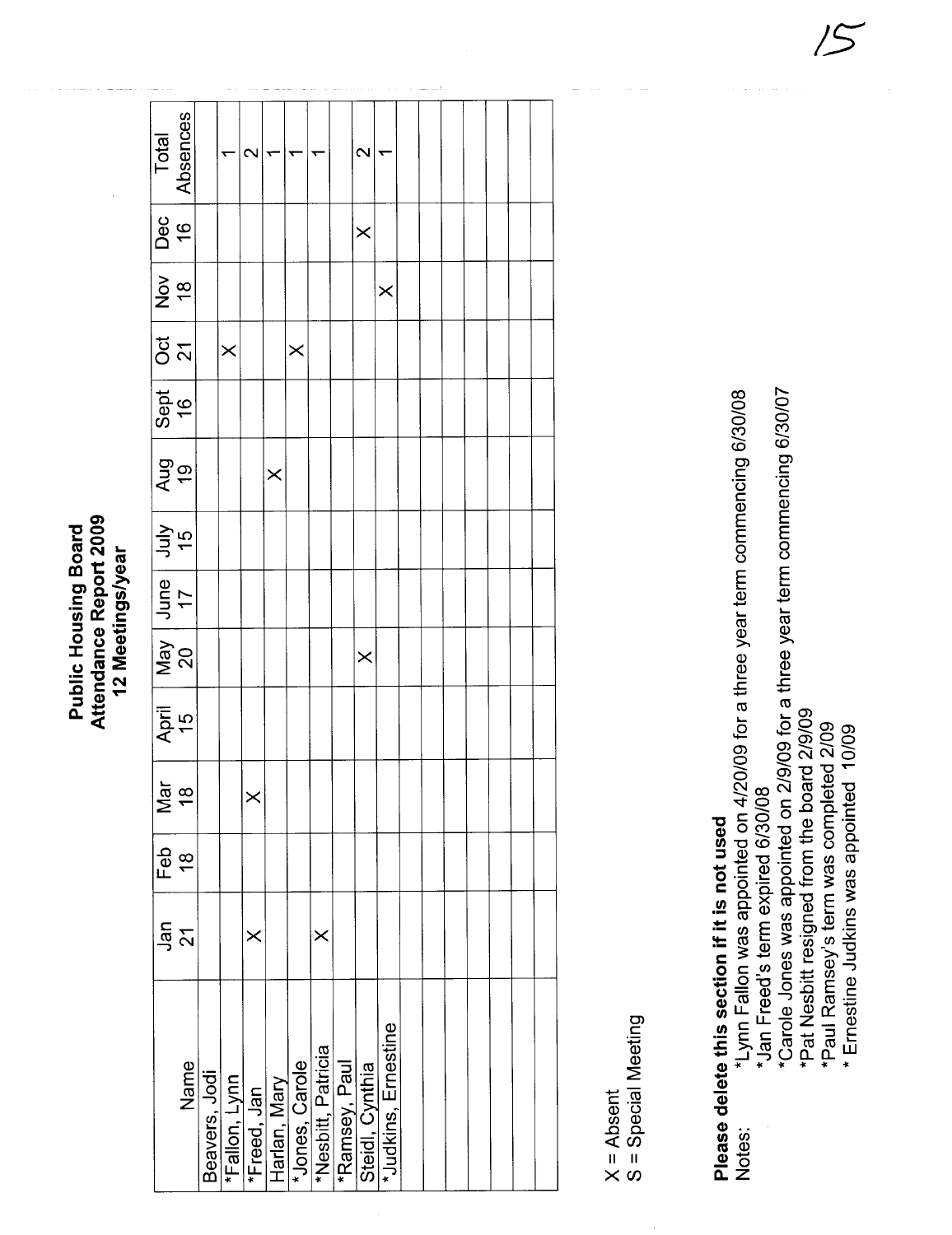Greater Des Moines Sister City Commission Greater Des Moines Sister City Commission Attendance Report 2009 Attendance Report 2009 12 Meetings/year 12 Meetings/year

|                      | Jan                   | Feb           | Nar                       | April          | Nay            | June          |                        |                |           | Ö              | $rac{8}{2}$ | Dec                  | Total                    |
|----------------------|-----------------------|---------------|---------------------------|----------------|----------------|---------------|------------------------|----------------|-----------|----------------|-------------|----------------------|--------------------------|
| Name                 | $\frac{3}{2}$         | $\frac{1}{2}$ | $\widetilde{\phantom{a}}$ | $\overline{4}$ | $\overline{6}$ | $\frac{0}{1}$ | $\frac{1}{2}$ $\infty$ | $\frac{2}{12}$ | Sept<br>9 | $\overline{4}$ |             | $\infty$             | Absences                 |
| Blake, Darlene       |                       |               |                           |                |                |               |                        |                |           |                | ¥           | ×                    | $\circ$                  |
| Brown, Carol         | $\times$              |               |                           |                |                | $\mathbb{K}$  |                        |                |           |                |             | ×                    | ᡪ                        |
| Burgess, Shirley     | $\times$              | $\ddot{}$     |                           |                |                |               |                        |                |           |                |             |                      | ᡪ                        |
| Chesnut, Don         |                       |               |                           |                |                | $\mathbb{E}$  |                        |                |           |                |             | $\ast$               | $\circ$                  |
| Civitate, Patricia   |                       |               |                           |                |                |               |                        |                |           |                |             | ¥                    | $\circ$                  |
| Cui, Shuxin          | $\times$              | $\times$      | $\times$                  | $\times$       | $\times$       | $\times$      | $\times$               | $\times$       | $\times$  | $\times$       | $\times$    | ¥                    | $\mathbf{r}$             |
| Davis, George (Toby) | $\boldsymbol{\times}$ |               |                           |                | $\times$       | $\times$      |                        | $\times$       | $\times$  | $\times$       | $\times$    | $\ddot{\phantom{1}}$ | Ľ                        |
| Green, Monica        | $\times$              |               |                           | $\times$       | ×              |               |                        |                |           |                |             | ×                    | $\boldsymbol{\sim}$      |
| McBroom, Soozie      | ×                     | $\times$      |                           |                |                | $\times$      | $\times$               | $\times$       |           | $\times$       |             | ¥                    | $\circ$                  |
| Murphy, Sachiko      |                       |               | $\times$                  |                |                |               |                        |                |           |                |             | ¥                    | $\overline{\phantom{0}}$ |
| Nahas, Cynthia       | $\times$              |               | ×                         | $\times$       |                |               |                        | $\times$       | $\times$  | $\times$       | $\times$    | $\ddot{}$            | Ľ                        |
| Nelson, Martha       |                       |               |                           | $\times$       |                |               |                        |                |           |                |             | ×                    | ۳                        |
| O'Brien, Sandy       |                       |               |                           |                |                |               | $\ddot{\ast}$          | $\times$       |           | $\times$       | ¥           |                      | $\mathbf{\Omega}$        |
| Piedras, Alex        |                       | $\times$      |                           |                |                | $\times$      | $\times$               |                | $\times$  |                | $\times$    | $\star$              | ပ                        |
| Rosen, Matt          |                       |               | $\times$                  |                |                | $\times$      |                        |                |           |                |             | $\ast$               | $\mathbf{\Omega}$        |
| Ruan, Janis          | $\times$              | $\times$      | $\times$                  | $\times$       | $\times$       | $\times$      | $\times$               | $\times$       | $\times$  | $\times$       | $\times$    | $\star$              | $\mathbf{r}$             |
| Sarcone, Jenelle     |                       | $\times$      | $\times$                  |                |                |               |                        | $\times$       |           | ×              |             | $\star$              | 4                        |
| Spaine, Vidal        | $\times$              |               |                           |                |                |               | $\times$               | ∣≍             |           |                |             | $\star$              | က                        |
|                      |                       |               |                           |                |                |               |                        |                |           |                |             |                      |                          |

X = Absent<br>S = Special Meeting S = Special Meeting Excessive absences will be addressed by Commission Chair. Excessive absences wil be addressed by Commission Chair.

Blake appointed November 2009 Notes: \* Blake appointed November 2009 Notes:

- Burgess resigned effective February 2009 \* Burgess resigned effective February 2009
	- Green resigned effective May 2009 \* Green resigned effective May 2009
- Brown and Chesnut in Kofu, Japan, June 2009 EX Brown and Chesnut in Kofu, Japan, June 2009  $\breve{\Xi}$
- O'Brien appointed by Windsor Heights, July 2009 \* O'Brien appointed by Windsor Heights, July 2009
	- O'Brien resigned effective November 2009 \* O'Brien resigned effective November 2009
- December meeting cancelled due to inclement weather. \* December meeting cancelled due to inclement weather. $\ddot{\phantom{1}}$